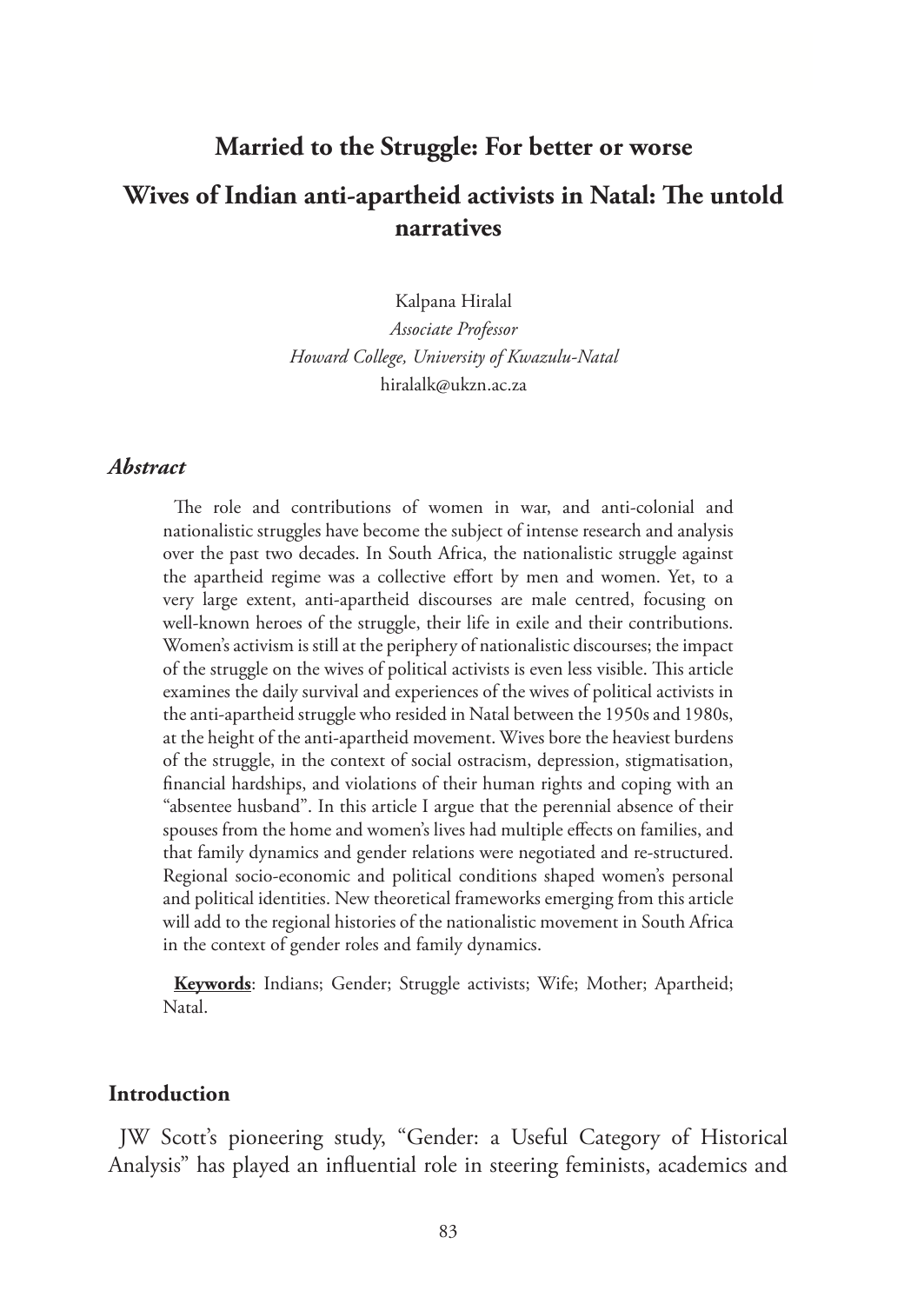scholars to challenge traditional historical writing.1 Scott argues that the use of the concept of gender and its theoretical framework enables a more complex examination of history and understanding of different times and societies. Gender, Scott argues, offers the opportunity to reveal the power relations and power structures that create both the hierarchy between men and women and the justification for the social structure. Over the past two decades several studies have used Scott's methodological framework to offer new and fresh perspectives on the gendering of wars, and nationalistic/anticolonial and racial/ethnic protests in the context of masculinity, femininity, gender roles and relations and sexual divisions of labour.2 In many parts of Africa, such as Algeria, Zimbabwe, Ethiopia, Guinea-Bissau, Kenya, Mozambique and Namibia, women contributed to the war effort through intelligence work, raising soldiers' morale, cooking, providing medical services, and serving as porters, disseminators of propaganda and combat trainers. Many wives had the support of their spouses, whilst others had to contend with the prejudices of their families and communities.<sup>3</sup> In India, familial support led to women picketing cloth shops and selling khaddar on the streets in defiance of the government ban on political activities and political demonstrations. Women's contributions in these colonised regions of India and Africa have shown that they were far from docile and passive, but were active political agents.

More recent studies have sought to frame gender and political conflict in the context of family dynamics, highlighting the lived realities of wives, mothers and children and thus providing newer insights and conceptual frameworks in these neglected areas of research.4 For example, in her doctoral dissertation,

<sup>1</sup> This paper was presented at the: *The Lady Doth Protest: Mapping feminist movements, moments, and mobilisations,*  Biennial FWSA Conference, 21-23 June 2013, University of Nottingham, United Kingdom. My sincere thanks for the constructive comments and suggestions received at this panel session. JW Scott, "Gender: A useful category of historical analysis", *The American Historical Review*, 91(5), 1986, pp. 1053-1075.

<sup>2</sup> S Arnfred, "Women in Mozambique: Gender struggle and gender politics", *Review of African Political Economy,* 41, 1988, pp. 5-16; M Turshen, "Algerian women in the liberation struggle and the civil war: From active participants to passive victims?", *Social Research*, 69(3), 2002, pp. 889-911; AM White, "All the men are fighting for freedom, all the women are mourning their men, but some of us carried guns: A raced-gendered analysis of Fanon's psychological perspectives on war", *Signs*, 32(4), 2007, pp. 857-884.

<sup>3</sup> G Geisler, *Women and the remaking of politics in Southern Africa* – *negotiating autonomy, incorporation and representation* (Uppsala, Nordiska Afrikainstitutet, 2004), pp. 17-35.

<sup>4</sup> S Fishman, *We will wait: Wives of French prisoners of war, 1940-1945* (New Haven, Yale UP, 1992); J Breen, "Prisoners' families and the ripple effects of imprisonment", *Studies: An Irish Quarterly Review*, 97(385), Spring 2008, pp. 59-71; K McEvoy, D O'Mahony, C Horner and O Lyner, "The home front: The families of politically motivated prisoners in Northern Ireland", *The British Journal of Criminology*, 39 (2), Spring 1999, pp. 175- 197; R Giacaman and P Johnson, "Our life is prison": The triple captivity of wives and mothers of Palestinian political prisoners", *Journal of Middle East Women's Studies,* 9(3), Fall 2013, pp. 54-80; L Buch, "Uncanny affect – The ordinary relations and enduring absence in families of detainees in the occupied Palestinian territory" (Ph.D, University of Copenhagen, 2010); C Coulter, *Web of punishment: An investigation* (Dublin, Attic Press, 1991).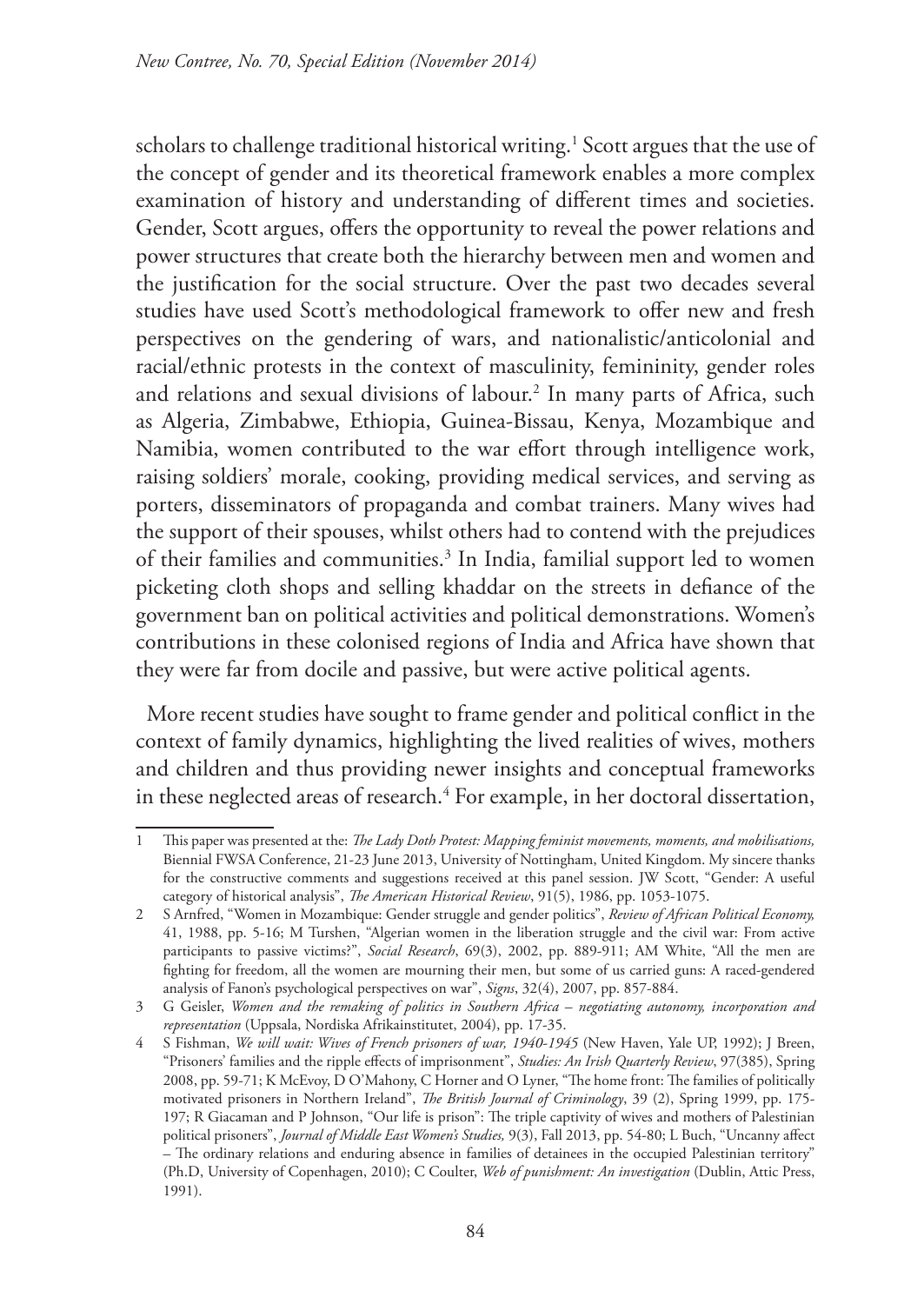anthropologist Buch explores the lives of Palestinian wives whose spouses were detained indefinitely in Israel and shows how suffering is an almost everyday manifestation in their lives. Women live in a kind of indefinite limbo, with their husbands both simultaneously present and absent; suffering becomes part of their everyday life.5 Similarly Giacaman and Johnson focus on the narratives of Palestinian political prisoners' wives and mothers and show that their lives were ones of "triple captivity", that of the Israeli colonial system, the Israeli prison, and the post-Oslo Palestinian political landscape. The women perceived their lives as a "continuum between prison and Palestinian life outside"; in other words, their "...life is prison".6 Fishman highlights the personal experiences of a group of French Prisoners' of War (POW) wives between 1940 and 1945. She highlights their social and material conditions; women assuming the roles of their absent husbands within the family, which was far from a heady experience. Many also engaged in collective activity, forming associations for their mutual benefit and support, and occasionally lobbied the state on pertinent issues.7 Studies of the families of political prisoners in Ireland have shown that prisoners' families were entrapped in a "web of punishment" as wives and mothers suffered a high emotional toll,<sup>8</sup> "security force" harassment, victimisation by the state upon release, and the impact on marital relations after years of separation.9 They also found that Irish political prisoners' family ties were stronger than those of non-political prisoners.10

This article seeks to follow a similar trajectorial path. It examines the everyday lives and personal experiences of the wives of anti-apartheid struggle activists, whose spouses were active in the anti-apartheid movement in Natal between 1950s and 1980s. Natal was the hub of political activity particularly in the 1970s and 1980s when trade union activity and student activism sought to destabilise the apartheid state. The state responded by introducing repressive measures and several political activists were detained, banned and sentenced to life imprisonment. During this period it was their wives who bore the brunt of the struggle in not only sustaining family income but also nurturing

<sup>5</sup> L Buch, "Uncanny affect...".

<sup>6</sup> R Giacaman and P Johnson, "Our life is prison...", *Journal of Middle East Women's Studies,* 9(3), Fall 2013, pp. 54-55.

<sup>7</sup> S Fishman, *We will wait...*

<sup>8</sup> C Coulter, *Web of punishment: An investigation...*

<sup>9</sup> K McEvoy, D O'Mahony, C Horner and O Lyner, "The home front...", *The British Journal of Criminology*, 39 (2), Spring 1999.

<sup>10</sup> J Borland, RD King and K McDermott, "The Irish in prison: A tighter nick for the 'The Micks'?", *The British Journal of Sociology*, 46, pp. 371-394.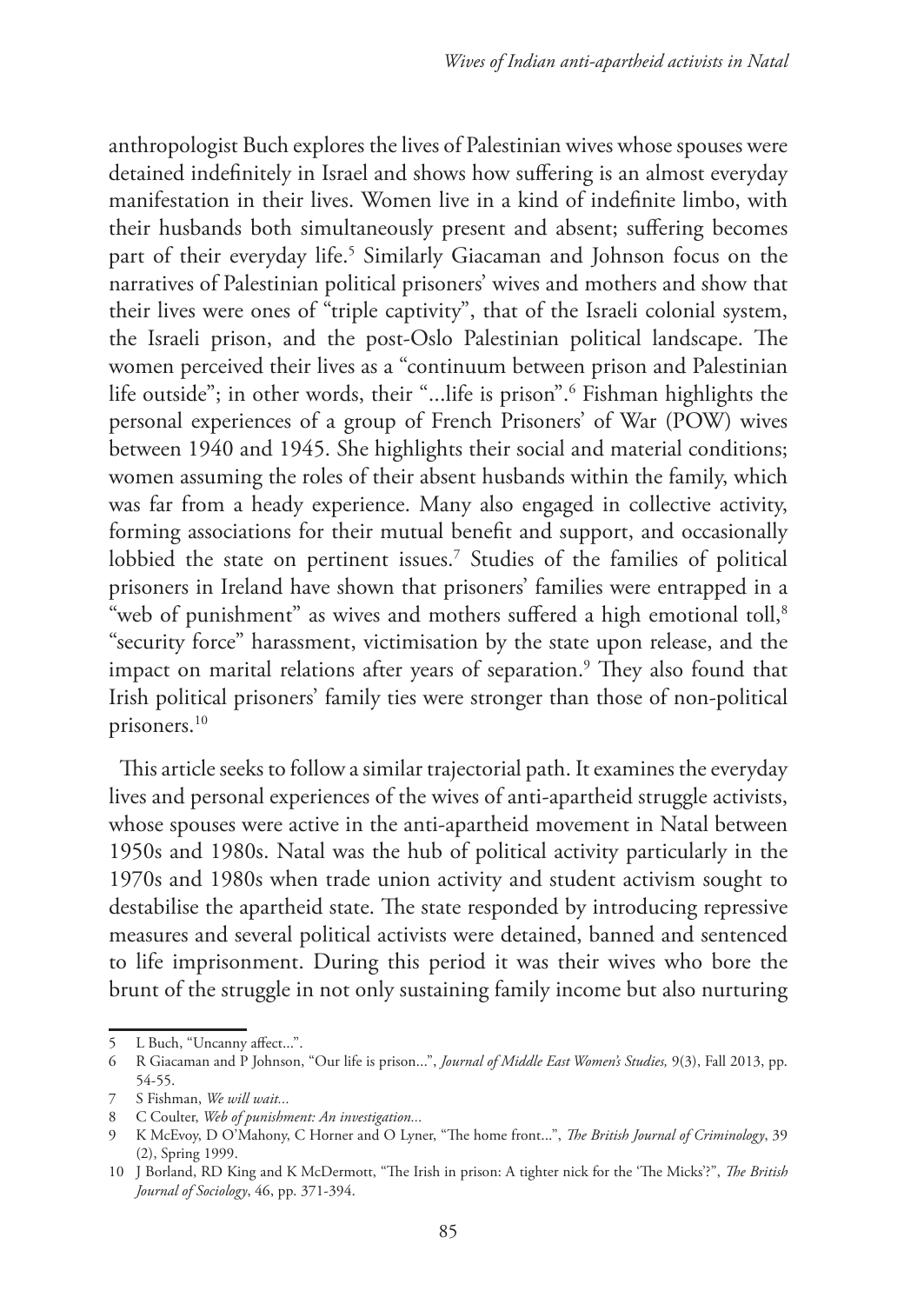the liberation struggle through their own acts of defiance. These women are the forgotten and invisible survivors of the anti-apartheid struggle. Their experiences are the untold narratives which urgently need to be documented. Since 1994, scholarship on the anti-apartheid movement in South Africa has to a very large extent, been dominated by masculine narratives of nationalism. Recent publications in the context of post-apartheid "herstories" have sought to capture women's voices and their political roles in this struggle. Whilst this is commendable, these are the histories of well-known, popular women who came from politically connected families.<sup>11</sup> Whilst the history of the anti-apartheid struggle is well known globally, the suffering of the families – wives, mothers, sisters, children, brothers, and fathers – of political activists is relatively unknown, unexplored, highly under-theorised and underproblematised. In addition regional histories of the anti-apartheid movement have also been marginalised.

Mothers, wives and children played a pivotal role in the political struggle in South Africa. On his release in 1990, Nelson Mandela, the first president of the democratic South Africa, acknowledged their contribution: "mothers, wives and sisters of our nation" were "the foundation of our struggle".<sup>12</sup> In this article I examine the lives of five women of Indian origin who married political activists of Indian origin – Marie Naicker, Rabia Motala, Saravathie Chetty, Devikie Venkatrathnam and Elsie Nair – who came from diverse social and cultural realities in the context of age, class, and religious and linguistic affiliation, thereby exploring the heterogeneity of their experiences. I chose Natal as the focus of my study because the greater majority of Indian political activists came from this region and it also has the greater density of the Indian population than any other region in South Africa. Secondly, Natal was the hub of labour activism in the 1970s and 1980s. Many people were involved in boycotts, protests, sit-ins and stay-aways. Their wives bore the heaviest burdens of the struggle, in the context of social ostracism, depression, stigmatisation, financial and personal hardships, and violations of their human rights and coping with an "absentee husband". This article is

<sup>11</sup> Z Jaffer, *Our generation* (Cape Town, Kwela, 2003); P Govender, *Love and courage: A story of insubordination*  (Johannesburg, Jacana, 2007); M Ramphele, *A life* (Cape Town, David Philip, 1996); A Cachalia, *When hope and history rhyme* (Johannesburg, Picador Africa, 2013); E Mashinini, *Strikes have followed me all my life – A South African autobiography* (Johannesburg, Picador Africa, 2012); L Ngcobo, *Prodigal daughters stories of South African women in exile* (Scottsville, University of KwaZulu-Natal Press, 2012); B Govinden, '*Sister outsiders' – the representation of identity and difference in selected writings by South African Indian women* (Pretoria, University of South Africa Press, 2008); H Haasbroek, "An absolute pillar of strength for her husband and the struggle", Molly Fischer (1908-1964) – wife, mother and struggle activist, *New Contree*, 65, December 2012, pp. 87-110.

<sup>12</sup> G West and RL Blumberg (eds.), *Women and social protest* (Oxford, Oxford University Press, 1990), p. 16.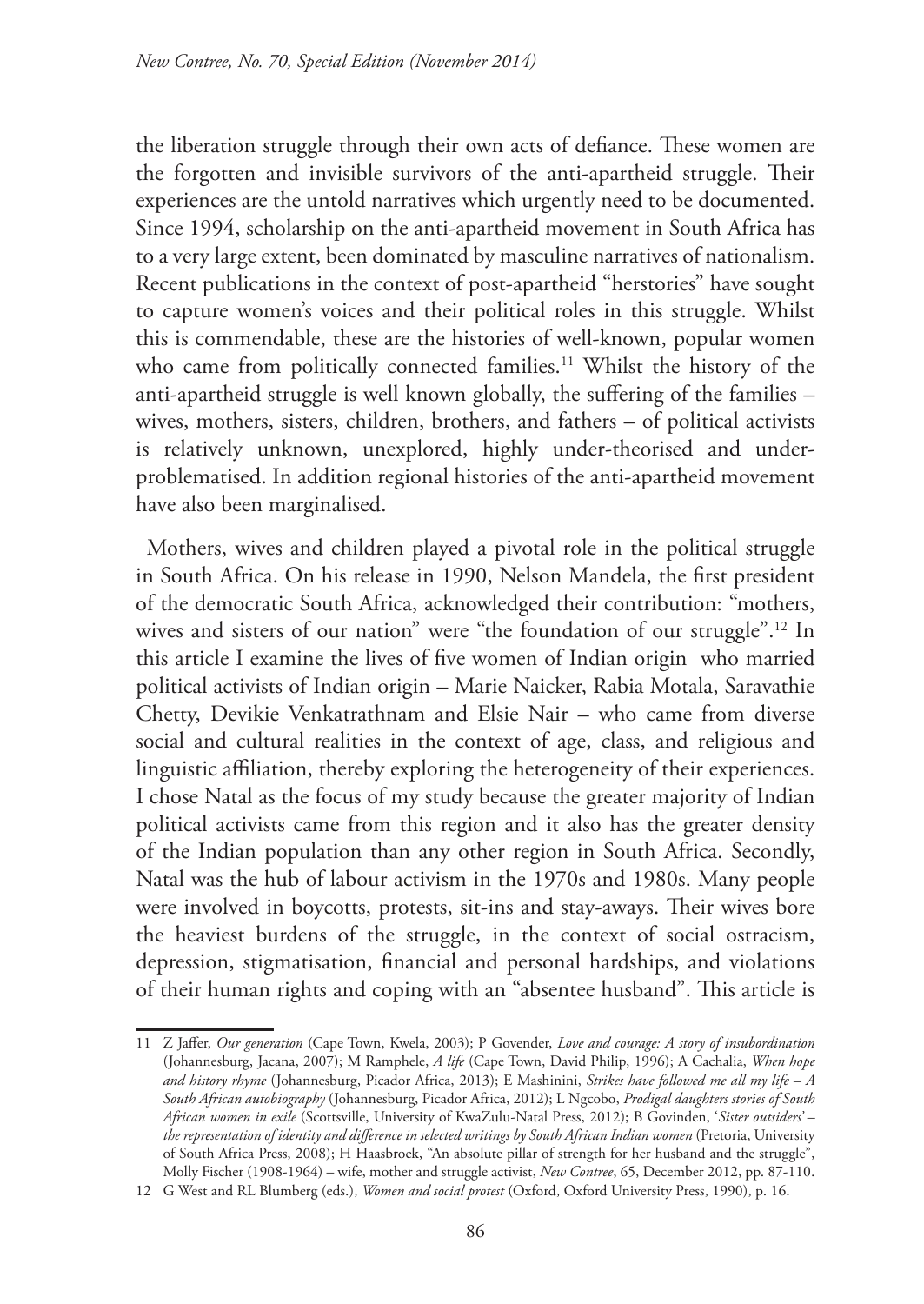a historical turn in the South African nationalist narrative in that it examines the daily survival and experiences of the wives of political activists during the anti-apartheid struggle that lived in Natal at a particular period in South African history. I argue that the perennial absence of their spouses from home had multiple effects on families and that family dynamics and gender relations were negotiated and re-structured. This paper by documenting the narratives of the wives of political activists also highlights the complexities and nuances of political conflict in the context of race, gender and class in the Natal region. New theoretical frameworks emerging from this article will add to the regional histories of the nationalistic movement in South Africa in the context of gender roles and family dynamics.

I chose "Indian" women largely because firstly, during my research on the antiapartheid movement I became painstakingly aware that, while the involvement of South Africans of Indian origin is an under-researched area, rarer still is the unstinting contributions of women of Indian origin. Studies focusing on the spouses of anti-activists (there are very few) have largely focused on African and White women. For example, Arianna Lissoni and Maria Suriano's, article "Married to the ANC: Tanzanian Women's Entanglement in South Africa' Liberation Struggle" examines the transnational character of the antiapartheid struggle, particularly the relationships between ANC/MK cadres in exile and Tanzanian women. They argue that many Tanzanian women became entangled with the South African liberation struggle, "Relationships and marriages between South African exiles and Tanzanian women were not only a significant aspect of everyday life in exile, but also key components of an ANC family hood, linked in turn to expressions of masculinity in MK and to the making of a national community and imaginary".13 Hannes Haasbroek, focuses on Afrikaner activist Molly Fischer wife of the renowned Communist and struggle-activist Bram Fischer. Molly was a wife, mother, and a fervent Communist activist who supported her husband Bram in the anti-apartheid struggle. She was a "pillar of strength for her husband" and "Her contribution remained rather obscured to the general public when compared with that of her famous husband".14 Similar studies of wives of Indian anti-apartheid activists are absent. Secondly, women of Indian origin embraced multiple identities and oppressions during apartheid in the context of race, class and

<sup>13</sup> A Lissoni and M Suriano, "Married to the ANC: Tanzanian women's entanglement in South Africa's liberation struggle, *Journal of Southern African Studies*, 40(1), 2014, pp. 129-150. H Haasbroek, "An absolute pillar of strength for her husband and the struggle...", *New Contree*, 65, December 2012, pp. 87-110.

<sup>14</sup> H Haasbroek, "An absolute pillar of strength for her husband and the struggle...", *New Contree*, 65, December 2012, pp. 87-110.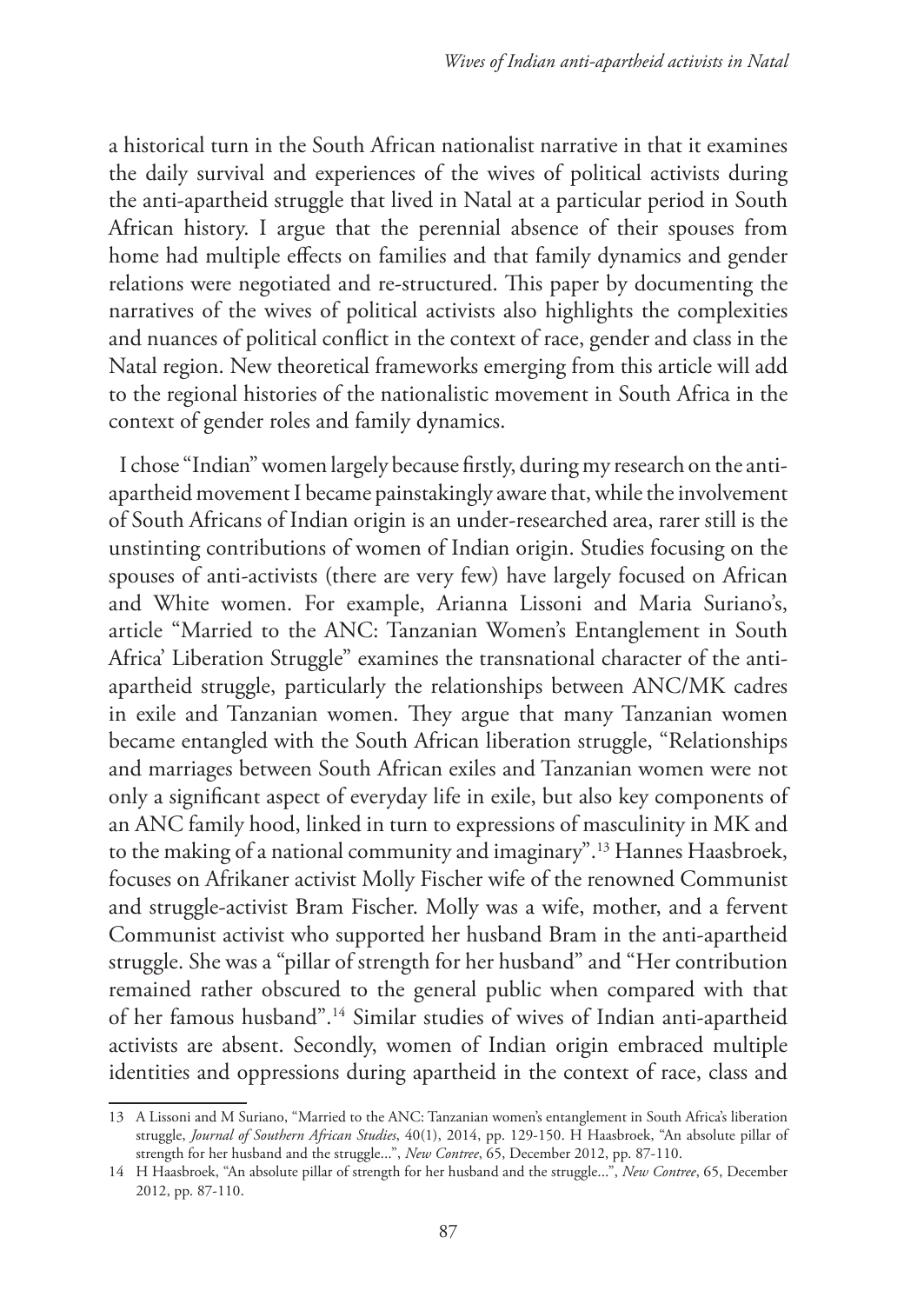gender. Whilst this is not peculiar to women of Indian origin, an examination of these aspects will provide nuanced understandings of how women of Indian origin engaged in the politics of resistance,<sup>15</sup> and the "... more commonplace stories of how 'race' and 'gender' played out in racist patriarchal South Africa have ... not been interrogated in much depth".<sup>16</sup> Thirdly, in recent years, an incipient anti-Indianism has infiltrated South African society. This has manifested in racial slurs and the inflammatory anti-Indian song, *AmaiNiya*, which calls for "strong and brave men to confront Indians" who "do not want to change".17 South Africans of Indian descent are perceived by some as exploiters and racists who have done little for their country. There appears to be an "ignorance of the history of the South Africans, both in terms of their suffering from the time of indenture and the complete lack of knowledge of their struggles for freedom..."18 South Africans of Indian origin, both men and women, contributed significantly to the anti-apartheid movement. They fought bravely alongside other racial groups. They did not embrace an ethnic (Indian) identity but a broader South African identity. They supported, fought and sacrificed their lives for a multiracial and democratic South Africa. Only as a collective group did they perceive constructive change to be possible. The narratives of the wives in this article bear testimony to this fact. Finally, these narratives also reveal that women of Indian origin were far from docile and subservient; their stoic and steadfast support provided the catalyst for their spouses' political activity.

#### **Indians in Natal and resistance to apartheid**

The contributions of the wives to the anti-apartheid struggle must be viewed against the overall anti-apartheid movement in South Africa. Colonialism and imperialism advocated the racial superiority of the coloniser and the dependency and underdevelopment of the colonised, and played an important role in the formulation of racial ideology and policy formulation.<sup>19</sup> In 1910 the Union of South Africa government sought to perpetuate racial and gender hierarchies both through ideology and policy implementation. In 1913, Indian marriages

<sup>15</sup> B Govinden, '*Sister outsiders'...*, pp. 35-38.

<sup>16</sup> T Shefer, "Intersections of 'race', sex and gender in narratives on apartheid", G Stevens, N Duncan and D Hook (eds.), *Race, memory and the apartheid archive – towards a psychosocial praxis* (Johannesburg, Wits University Press, 2001), p. 170.

<sup>17</sup> *Sunday Tribune*, 31 August 2014, *Post,* 3-7 September 2014.

<sup>18</sup> *Post*, 3-7 September 2014.

<sup>19</sup> M Davies, "Women in struggle: An overview", *Third World Quarterly*, 5(4), 1983, pp. 875-876.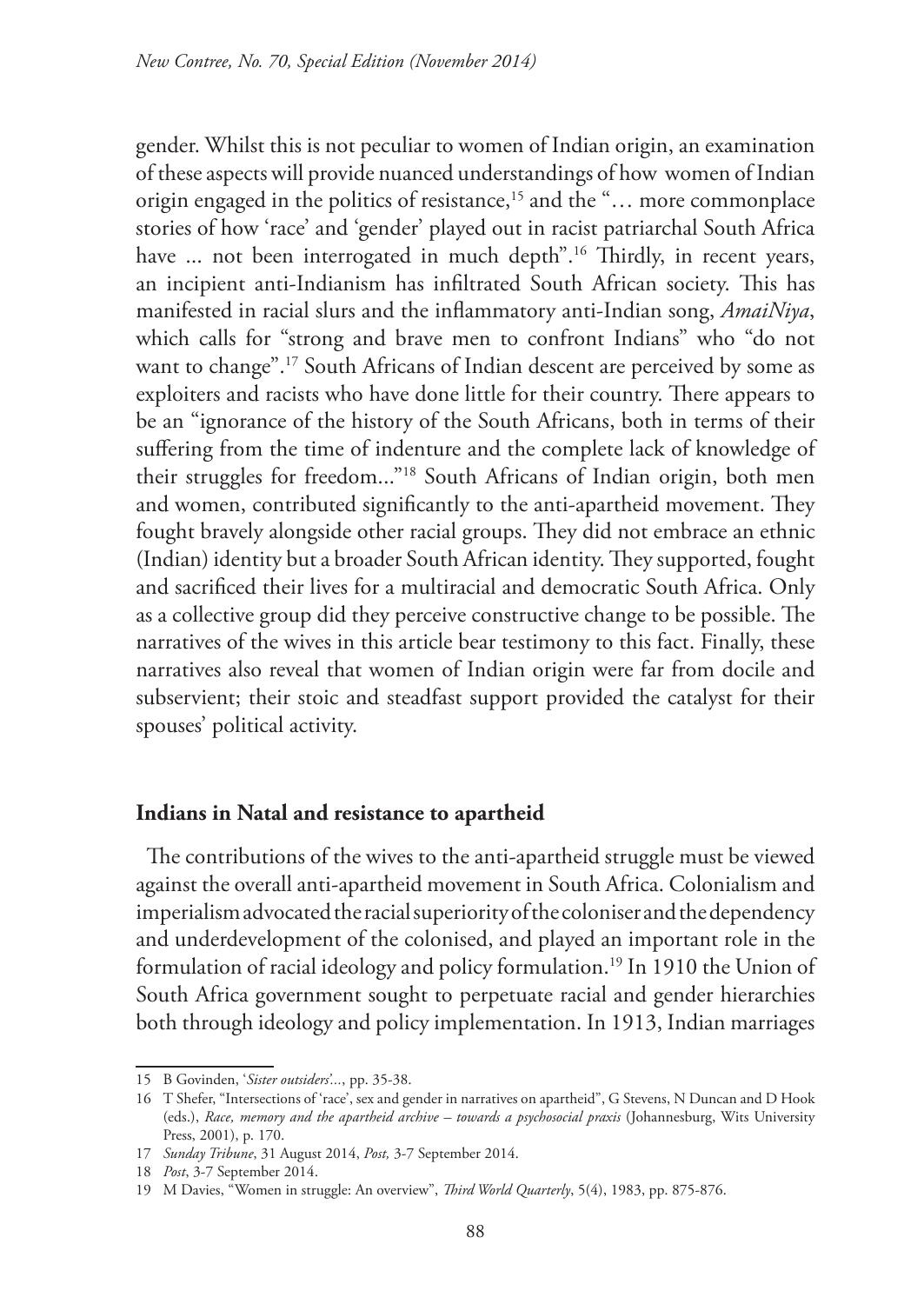were declared invalid by the Cape Town Supreme Court and African women's mobility was restricted through the introduction of passes in the Orange Free State. Both events gave rise to women's protest marches.<sup>20</sup> During the 1920s and 1930s South African Indians educated abroad were imbued with ideas of equality and non-racialism and criticised the "accommodationist" policies of the leading Indian political organisation in Natal, such as the Natal Indian Congress (NIC). Political activists such as Dr Monty Naicker, George Singh and HA Naidoo challenged the NIC in 1945 and took leadership of the organisation. In the 1940s the NIC embraced radical strategies of mass mobilisation and opposed the government's Asiatic Land Tenure and Indian Representation Act which sought to restrict Indian purchases of land in white controlled areas. Non-racialism was further reinforced through the "Doctors Pact" in 1947 between Drs Monty Naicker, Yusuf Dadoo (President of the Transvaal Indian Congress, TIC) and Alfred Xuma (President General of the ANC).<sup>21</sup> In the 1950s the apartheid state enforced residential, trading and recreational segregation through legislation and the Coloured People's Organisation (CPO), ANC, TIC and NIC, jointly launched the Defiance Campaign. The first group of resisters in Natal consisted of 21 leading activists amongst them Dr GM Naicker, Billy Nair; PH (Stalwart) Simelane; Zakariah Gumede; Mrs Fatima Augustine Malinga and others. In Natal in the 1950s non-racialism was further reinforced through women's organisations. In October 1952 the Durban and District's Women's League was formed at the Bantu Social Centre. An organising committee was established comprising of Bertha Mkhize, Dr Ansuya Singh, Marie Naicker, Fatima Meer, V Ponen and RI Arenstein. The League was at the forefront of women's rights in Natal seeking to fight for free and compulsory education for all South African children, adequate and modern social welfare conditions, hospitalization, and all discriminatory laws. Chief Albert Luthuli commended the women on this great achievement and highlighted the necessity of inter-racial collective action, towards a common goal which would lead ultimately to the creation of a truly democratic South Africa. *The Leader*, the local Natal newspaper, reported on the work of the League: "While Cato Manor continues to be a subject for all and sundry – the large majority of whom are theorists and planners on paper – a silent band of women social workers, in keeping with their progressive go-ahead policy, are grappling with the problem of

<sup>20</sup> *Indian Opinion*, 10 May 1913; 5 July 1913.

<sup>21</sup> DS Dhillon, "The Indians of Natal: Resistance to apartheid 1971-1985" (BA Honours, National University of Singapore, 1998/1999), p. 7.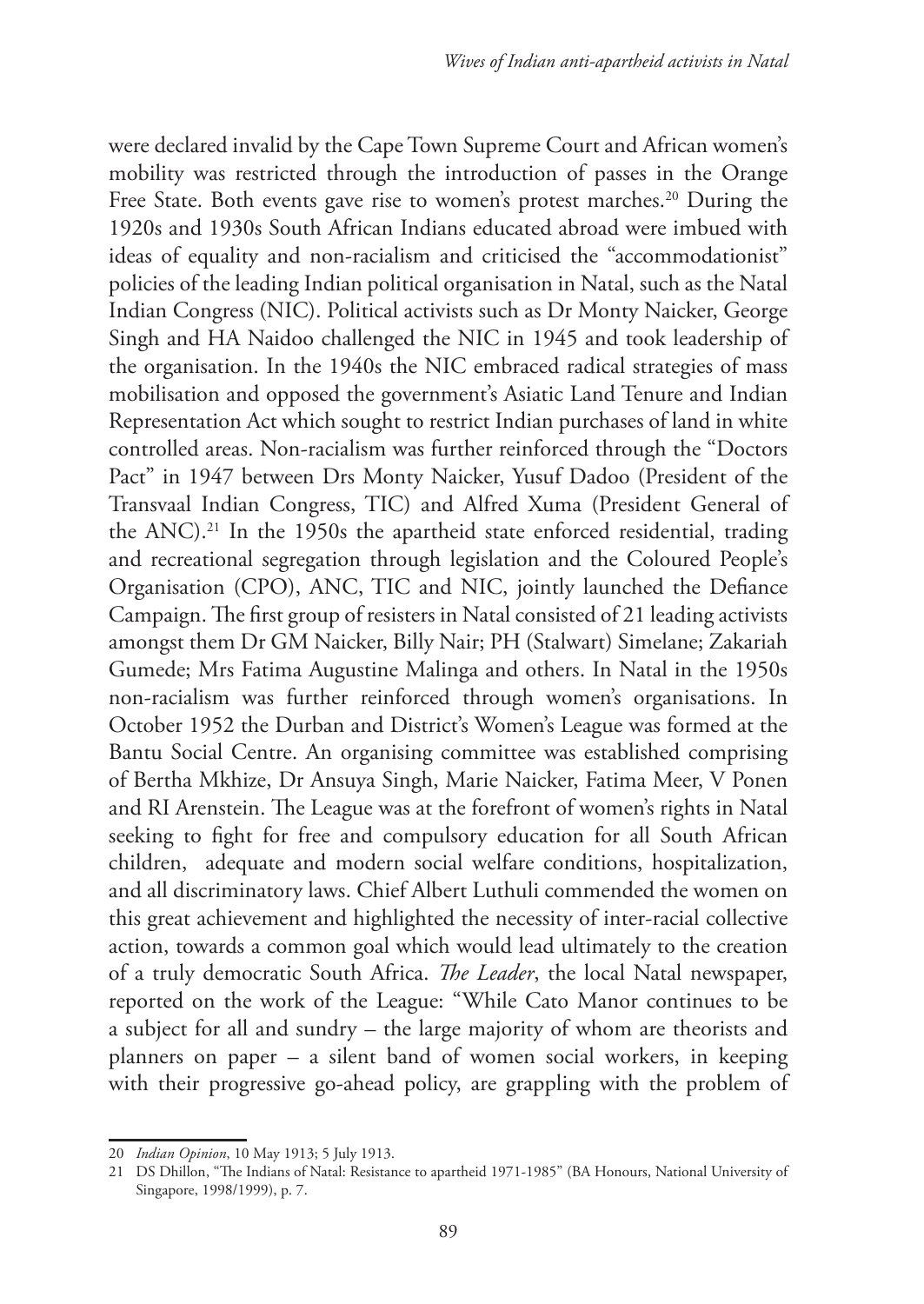malnutrition... The Durban and District Women's League, which includes a large number of Indian housewives, has been distributing free milk to needy African families for some time now and are in need of urgent financial assistance in order to extend their services".22 On August 9, 1956, over 20,000 South African women marched on their country's Parliament to protest the oppressive "pass laws" of apartheid. Indian women were at the forefront of this struggle fighting for women's rights and dignity. In Pietermaritzburg, one of the largest women demonstrations was held under the leadership of Bertha Mkhize and Fatima Meer. African, Coloured and Indian women rallied to the call. Pietermartizburg became the centre of protest because the offices of the Chief Native Commissioner were based here. Among the women protesters were Mrs Sushila Gandhi, Mrs PL Patel, Mrs Radhie Singh, Mrs Rabia (Choti) Motala, Mrs TC Mehta, Violain Junod and Hilda Kuper.

The turbulent political activity in the 1950s gave rise to political clampdown by the state in the 1960s. A series of measures were enacted giving the police the power to detain a person for 90 days without a trial. By the Sabotage Act of 1962, sabotage was made a treasonable offence with a minimum of five years' imprisonment and a maximum penalty of death. Most of the NIC and ANC of the ANC leaders were banned; house arrested or was serving sentences on Robben Island. The 1960s also saw the banning of the ANC and PAC and many political activists and gave rise to the ANC underground movement. It also led to the formation of *Umkhonto we Sizwe* (Spear of the Nation or MK, the armed wing of the ANC). Billy Nair of Natal was the deputy head of MK during this period. In the 1970s, the Black Consciousness Movement (BCM) challenged the "hegemony of whiteness",23 espoused the ideology of black solidarity and black power and laid the foundation for non-racialism. The Natal Indian Congress called "Indians 'blacks' to show its solidarity with the other black groups".<sup>24</sup> The 1970s was also characterised by rising youth activism and labour strikes particularly in Natal. Labour unrest by men and women in the garment, textile and food-processing industries was rife. There were work stoppages, boycotts and stay-aways in Durban, Cato Manor, Phoenix, Chatsworth and Pietermaritzburg.<sup>25</sup> In 1975 women supporters of the BCM launched the Black Women's Federation (BWF) in Durban. They

<sup>22</sup> ES Reddy and F Meer, "'I remember' reminiscences of the struggle for liberation and the role of Indian South Africans, 1924-1958 by IC Meer", Unpublished, n.p. no.

<sup>23</sup> B Govinden, '*Sister outsiders'...,* p. 39.

<sup>24</sup> S Bhana, *Gandhi's legacy – the Natal Indian congress 1894-1994* (Pietermaritzburg, University of Natal, 1997), p. 6.

<sup>25</sup> *The Leader*, 26 December 1980.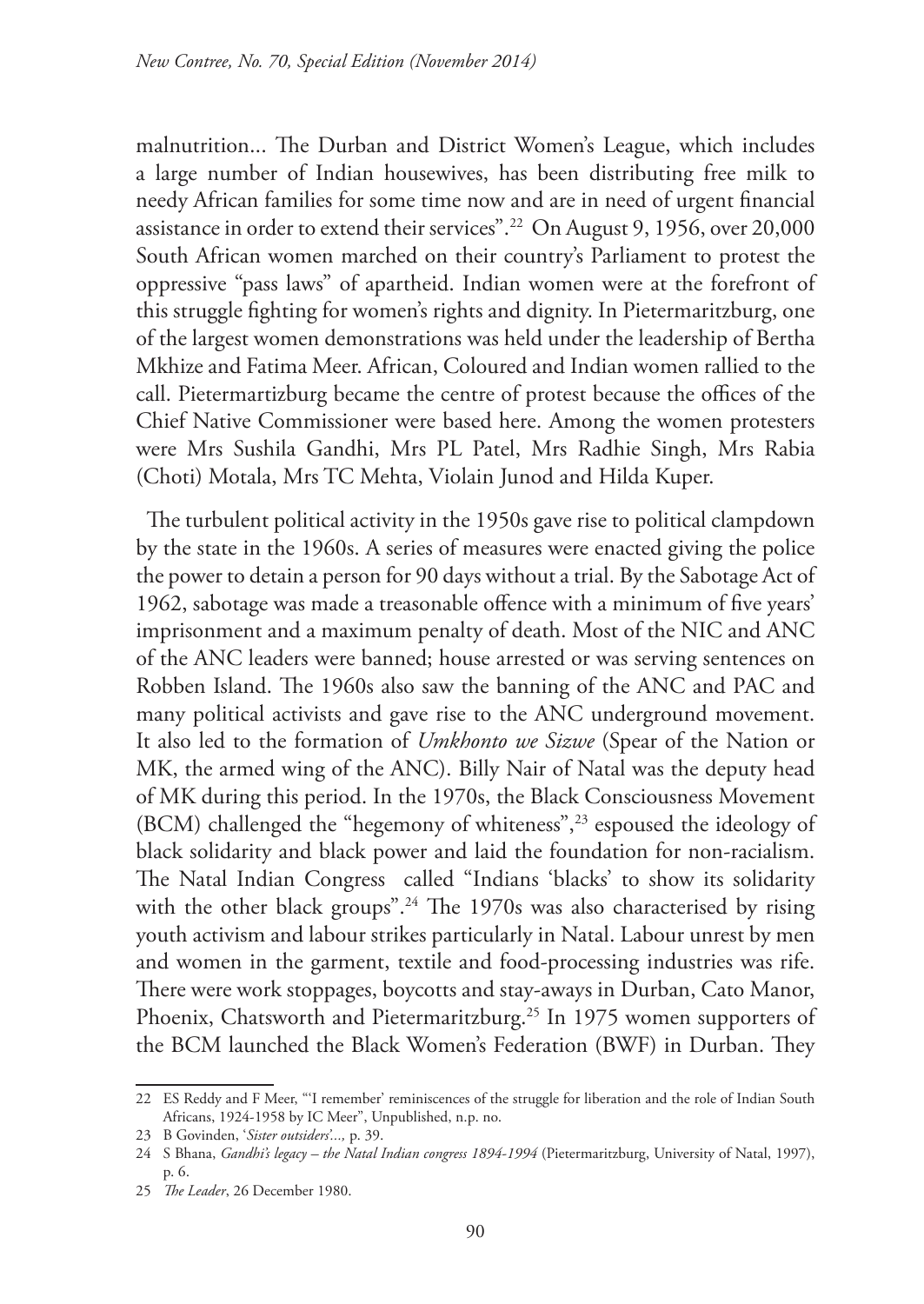collectively worked to promote women's issues on literacy, nutrition and health programmes for women. In Natal women formed the Natal Organisation of Women (NOW) in December 1983.<sup>26</sup> During the 1980s whilst many political leaders were banned or detained, NOW provided the political leadership in Natal and spearheaded a number of UDF campaigns. In the 1980s, in the midst of escalating protest, the state implemented successive States of Emergency which curtailed press freedom, banned political organisations and imposed detention without trial. Several ANC and NIC leaders were detained during the school boycotts of the 1980s and their wives rallied together in protest. Among them were Mrs Rashida Meer, Mrs Roopie Bugwandeen, Mrs Sewpersadh (sister-in-law of NIC president, George Sewpersadh), Mrs Dolly Pillay and Mrs MJ Naidoo.<sup>27</sup>

It is against this background that the lives of the wives of political activists should be perceived. Whilst their hardships and behind-the-scenes contribution to the anti-apartheid movement are known in struggle circles, this is not widely known to the broader public. It is the lives of these women that I wish to document.

## **The wives**

Mariemoothammal (Marie) Vadievelloo Appavoo was born on 13 December 1911. She was the daughter of Vadivello Appavoo of the Eastern Cape and attended the local Catholic primary school. The Appavoo family was religious and instilled strong cultural ethics in their children. Consequently the children were taught to read and write Tamil, their vernacular language. Marie married Gangathura Mohambry "Monty" Naicker on 29 November 1936. Monty was served with banning orders and detained and imprisoned several times and it was Marie who raised their two children, Kreesan and Vasugee. Even after Monty's death in 1978, Marie continued to support the anti-apartheid movement.28

<sup>26</sup> Y Padia (Personal Collection), interview, Y Padia (Lecturer, Durban University of Technology, Sports Science Department)/K Hiralal (Associate professor, Department of History, University of Kwzulu/Natal), 13 January 2011.

<sup>27</sup> *The Natal Mercury*, 4 May 1985.

<sup>28</sup> Interview, K Naicker (Son of political activist Dr Monty Naicker, Westville)/K Hiralal (Associate professor, Department of History, University of Kwzulu/Natal), 11 December 2010; *Drum,* June 1968.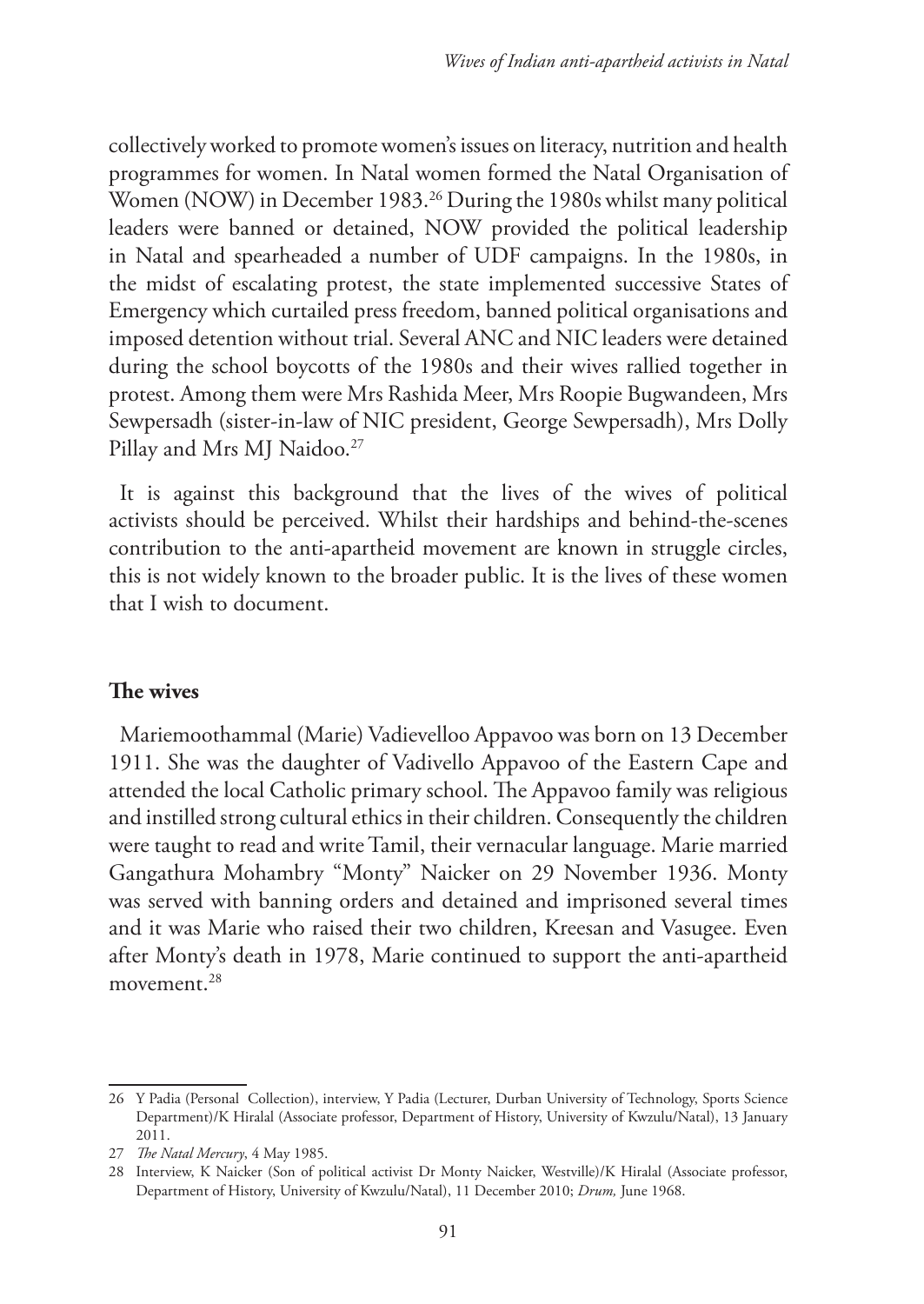Rabia Motala was born in 1932 into the well-known Muslim Goga family of Kokstad in the Eastern Cape. Rabia schooled in Durban, but at the age of 13 she was called home to assist her father in their family business. At the age of 19 Rabia married Dr Mohammed (Chota) Motala on 30 September 1951. Rabia's first introduction to being a wife of a political activist was their efforts to hire a hall for their wedding in Durban. Most organisations rejected their application and they were forced to get married at a local cinema. Rabia recalls, "In those days to have a 'nikka' in a cinema was unheard of and lot of family boycotted the wedding".29 After her marriage, Rabia moved into the Motala home in Pietermaritzburg where life was certainly different and challenging. Rabia grew up in a very sheltered environment in East Griqualand, and this was a far cry from the life she was to lead as a wife of a political activist. However, her strong commitment to a just and free society guided her and enabled her to support her husband's political career.

Devikie (Terese) Venkatrathnam was born in Seaview, Durban, on 21 March 1938. Her father, Appadu Rajoo, was a tailor and her mother, Soobamma a housewife. Her mother supplemented the family income by being a part-time dressmaker. Terese attended Seaview Primary School and later enrolled at Durban Girls' High school. She completed Standard 8 and was forced to leave as her parents could not finance her education. Terese first became politically conscious when her family was uprooted, under the Group Areas Act (1950), from Seaview to Chatsworth. She later married Surinarayan Kala (Sonny) Venkatrathnam and his involvement in the liberation struggle deepened her own sense of political consciousness. In the 1950s, Terese worked as a private secretary to the Registrar at the ML Sultan Technical College. At the time, Sonny was an academic at the same institution. Later, they were both fired for inciting a student protest on campus.<sup>30</sup>

Sarasvathie (Saras), Chetty was the wife of Saravanan (Ted) Chetty, a wellknown political activist of Pietermaritzburg. Saras was born on 29 August 1934 in Vryheid, Natal. Her mother, Minnimah Govender, (known affectionately as Minnie), was a housewife and her father, Thungavelu Padayachee was employed as a waiter at a local hotel in Newcastle. Saras had nine siblings.

<sup>29</sup> N Naidoo, Political Editor, *Natal Witness* (Personal Collection), telephonic interview, Mrs R Motala (wife of former anti-apartheid activist Dr C Motala)/K Hiralal (Associate professor, Department of History, University of Kwzulu/Natal), 17 January 2011, interview, Dr Motala (anti-apartheid activist, Pietermaritzburg)/R Lundie (Oral History Project of the Alan Paton Centre, University of Natal, Pietermaritzburg), 13 September 2001; *Satyagraha in pursuit of truth*, April 2011.

<sup>30</sup> Interview, Mrs T Venkatrathnam (wife of anti-apartheid activist Surinarayan Kala (Sonny), Durban)/K Hiralal (Associate professor, Department of History, University of Kwzulu/Natal), 3 December 2010.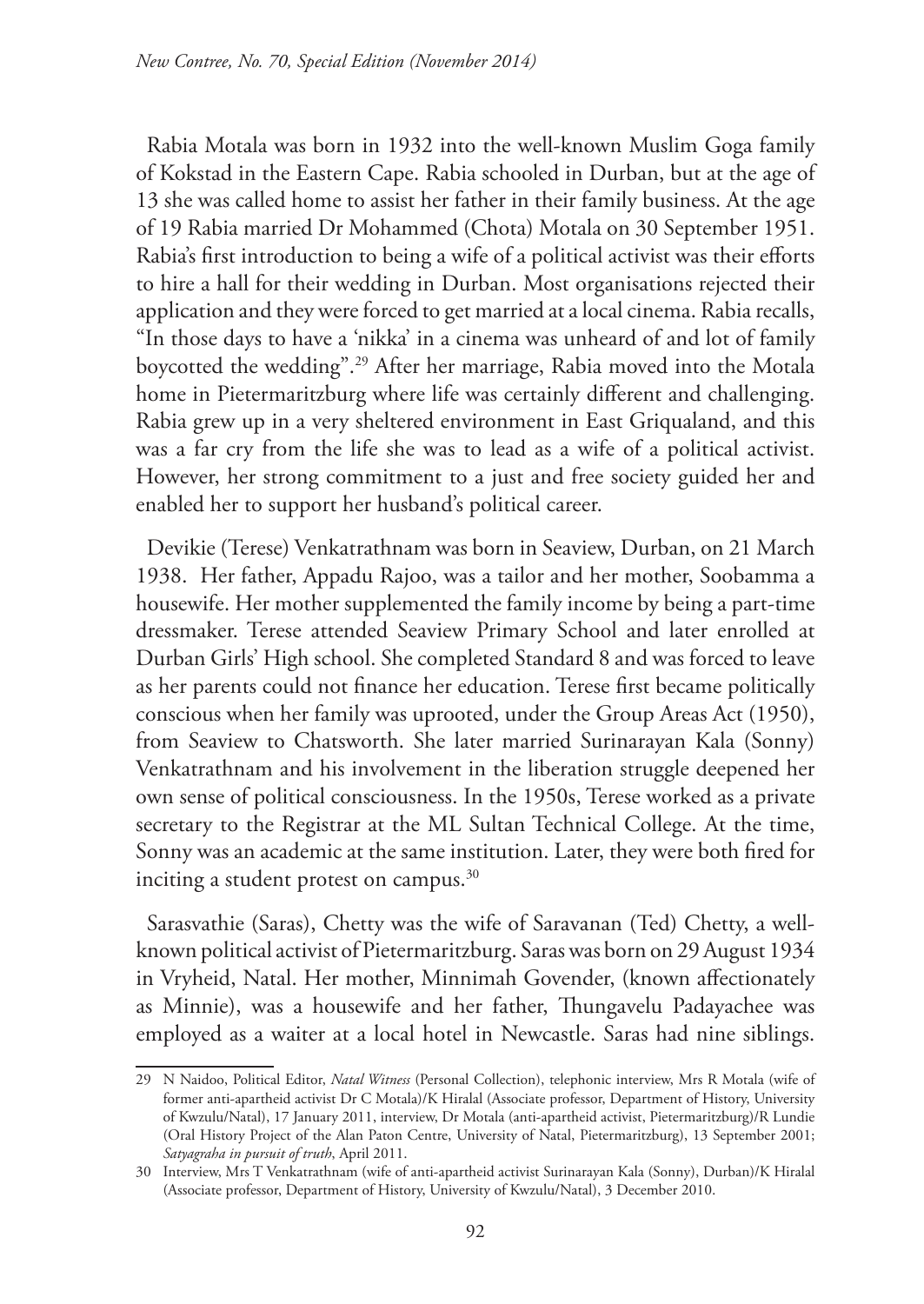She describes her father as a traditionalist, a disciplinarian who insisted that his children attend vernacular school in the afternoons, to learn the Tamil language. Her father was Chairperson of the Newcastle Indian Congress and was active in community organisations. He was also a key soccer player for the NIFC League (Newcastle Indian Football Club). Saras matriculated at St Oswald's School in 1953 and enrolled at Springfield Teachers' Training College in Durban. While at College, Saras courted her future husband, Ted, and politics was often the subject of discussion. However, her parents disapproved of Ted because of his political involvement. They subsequently eloped and married on 27 January 1957. Three weeks after their marriage, Ted was fired for inciting workers at a local grocery store to engage in strike action. For Saras, this was the beginning of what life meant to be married to a political activist.<sup>31</sup>

Elsie Nair (nee Goldstone) was born in Newcastle, Natal in 1937. After completing her primary school education, she joined her mother in Durban and worked at a clothing factory and part-time as a dressmaker. She joined the Progressive Garment Workers' Union. Elsie married political activist Billy Nair in 1960 who at the time was actively involved in the South African Congress of Trade Unions (SACTU). In 1963, Billy was arrested, charged with treason and sentenced to 20 years on Robben Island, along with other activists such as Nelson Mandela.32

## **Analysis**

The location of these narratives in the context of wives and families in Natal is significant in many ways. Firstly it provides an insight to inter-ethnic and racial ties forged amongst oppressed groups in their defiance of the apartheid state and contributes to a better understanding of regional political histories. Secondly the narratives highlight the challenges and constraints experienced by the wives in Natal, how socio-economic and political factors regionally facilitated and shaped their personal and political identity and thus offer new insights and paradigm shifts in the context of gender and family dynamics in political conflicts.

<sup>31</sup> S Chetty, "The peoples' man – AS Chetty – My memoirs as the wife of a veteran stalwart" (unpublished manuscript). The following excerpts are reproduced with kind permission from Mrs Sara Chetty and the Alan Paton Centre in Pietermaritzburg.

<sup>32</sup> Interview, Billy Nair (anti-apartheid activist, University of Durban-Westville, Documentation Centre)/D Shongwe (Researcher, Oral History project, "Voices of Resistance"), 12 July 2002, p. 30.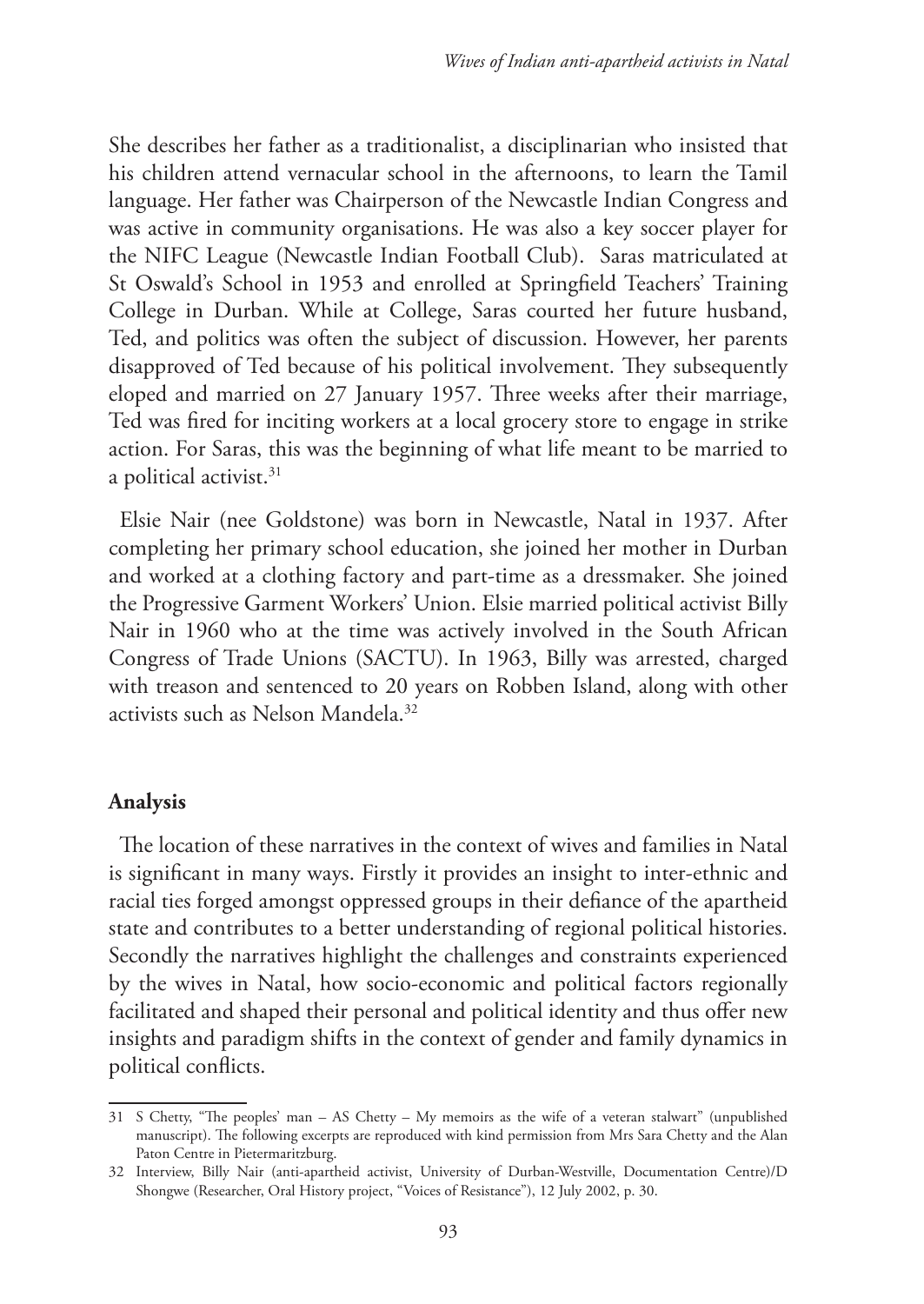#### **Closest comrades and pillars of strength**

The wives in this study consciously embraced their spouses' political affiliations. They comforted, supported, nurtured and advanced a political ideology that fought for a democratic and free South African society. Their husbands could pursue these ideals knowing that they had the support of their spouses. In other words they became their spouse's closest comrade and confidant. This is clearly articulated in their statements. For example, Monty described Marie as a "wonderful support to me";<sup>33</sup> Billy Nair said of his wife, Elsie's contribution, "We are lauded to the skies for the sacrifices we made at Robben Island, but our wives, bore the brunt and made the bigger sacrifice".<sup>34</sup> AS Chetty described his wife, Saras' contribution as follows, "Throughout my imprisonment, bannings and house arrests, my darling wife was a real gem, together with my children; she took things in her stride…"35 Haasbroek described Molly Fischer as a "splendid pillar of strength for her husband"36 during the liberation struggle.

Another important fact that emerges from the narratives is that marriage also had an impact on political identification*.* The spouses influenced each other because they shared a common political ideology. Prior to their marriages to political activists, some wives had developed their own sense of political consciousness largely through personal encounters with apartheid. For example, Terese first became politically conscious when her family was uprooted under the Group Areas Act (1950), from Seaview to Chatsworth and Saras's father was chairperson of the Newcastle Indian Congress and was active in community organizations. Their marriage to political activists further strengthened their political philosophy and determination to fight injustice. Thus "marriage gives rise to a new and shared set of social and economic circumstances…" as well as opportunities to "learn from and influence" each other.<sup>37</sup> Elsie Nair aptly states that her experience was "hard, but when we were affected, you don't feel that it's hard, as long as you know it was a struggle that meant good for the people of South Africa".<sup>38</sup> Similar expressions

<sup>33</sup> *Drum,* June 1968

<sup>34</sup> *Satyagraha in pursuit of truth...,* June 2005.

<sup>35</sup> S Chetty, "The peoples' man...", *Unpublished Manuscript*.

<sup>36</sup> H Haasbroek, "An absolute pillar of strength for her husband and the struggle"..., *New Contree*, 65, December 2012, p. 104.

<sup>37</sup> L Stoker and MK Jennings, "Life-cycle transitions and political participation: The case of marriage", *The American Political Science Review,* 89, 1989, pp. 421-433.

<sup>38</sup> South African History Online, "Elsie Nair" (available at: http://www.sahistory.org.za/people/elsie-nair, as accessed on September 2014).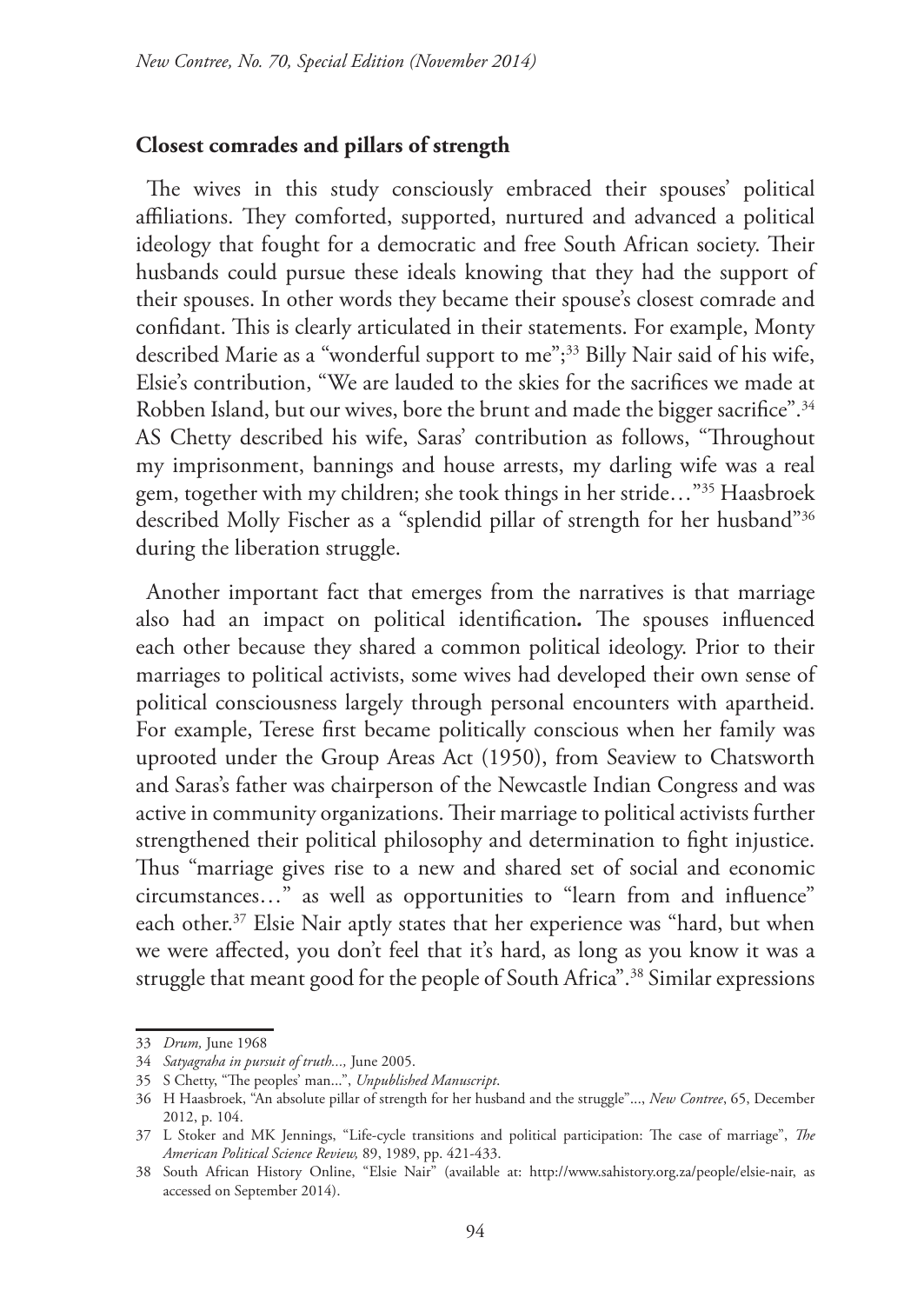of dedication and support were common among Southern women in the American Civil War, where wives or the "home front had a newly important role in generating mass armies and keeping them (men) in the field".39

#### **Development of personal and political identities**

Being the wife of a political activist also provided an opportunity for the women to "develop their own personal and political identities". The narratives reveal that adversity made the wives stronger, more determined and selfassured with new aspirations and goals. They discovered both their strengths and weaknesses and in the process, developed a new sense of who they were not only as a woman but their capabilities as a wife and mother. A new female identity emerged, both personally and politically. As a result of their spouse's perennial banning and incarceration, all the women engaged in some form of social and political activism and became more empowered, and in the process developed their own political agency. Sonny's constant imprisonment made Terese "even more determined to fight back".40 In 1973, Sonny and a fellow prisoner on Robben Island, Kader Hassim signed a petition against the prison authorities after certain privileges such as smoking cigarettes, receiving and reading books, studying and participating in recreational games such as chess, cards, table tennis, and soccer were denied them. The case was largely spearheaded by their wives, Terese and Nina Hassim (wife of Kader Hassim), a pharmacist in Pietermaritzburg. They applied for court interdicts against the Prison Department on Robben Island to have their spouses' privileges reinstated. Terese and Nina won their court application with costs. This was the first time that private individuals had brought a successful application against the Prisons Department. Terese stated, "... it was my anger and not fear that drove me to stand my ground and demand that the comrades on Robben Island be treated humanely and with dignity".<sup>41</sup> Terese made another application to the authorities to secure the services of a Hindu priest. Other religious bodies were already attending to the spiritual needs of comrades of other denominations. Permission was granted after many frustrating months of correspondence and negotiations. During the Hindu Diwali festival, Terese requested that, as was customary, the prison

<sup>39</sup> DG Faust, "Alters of sacrifice: Confederate women and the narratives of war", *The Journal of American History*, 76 (4), March 1990, p. 1200.

<sup>40</sup> Interview, T Venkatrathnam/K Hiralal, 3 December 2010.

<sup>41</sup> Interview, T Venkatrathnam/K Hiralal, 3 December 2010.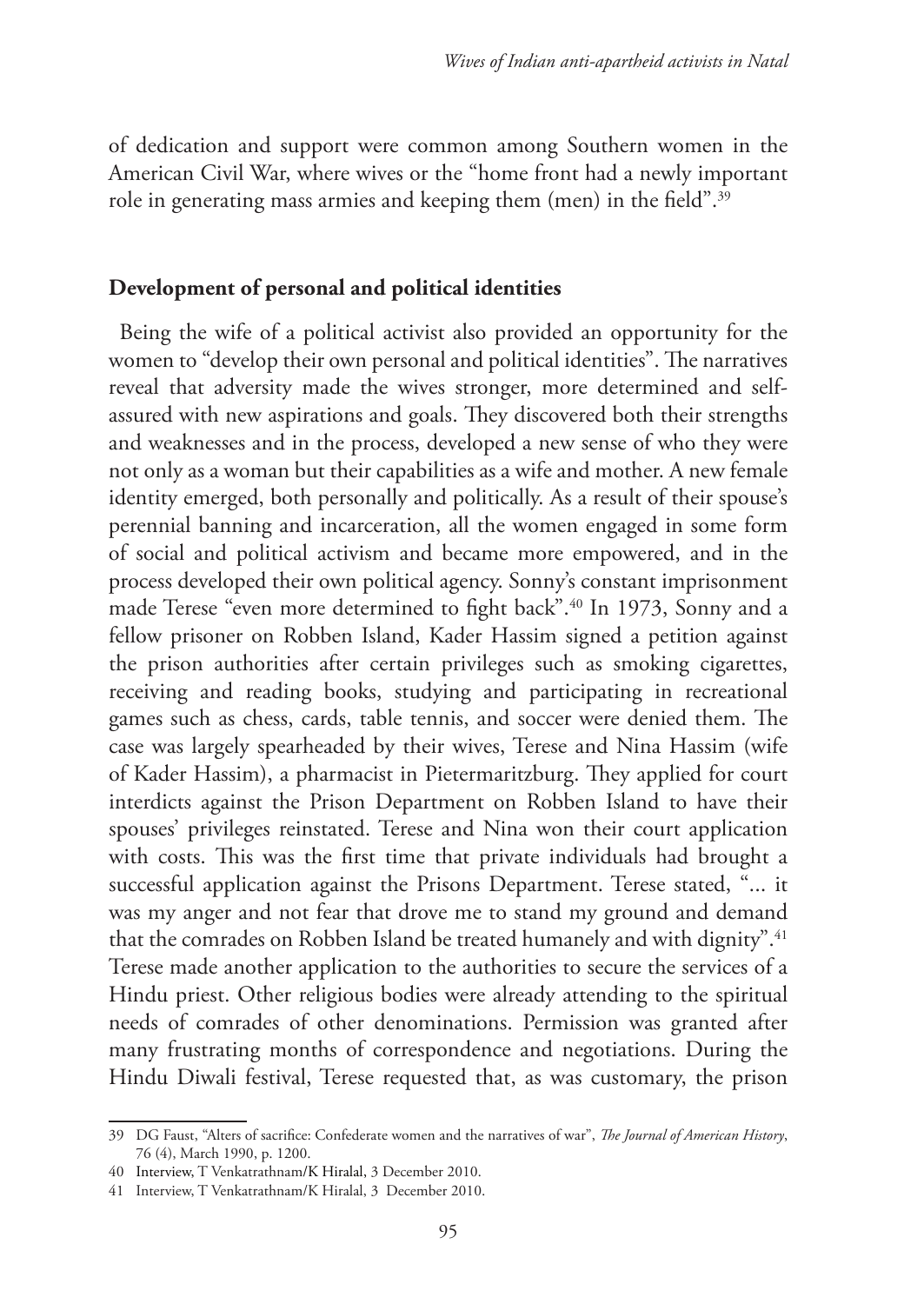authorities allow Diwali food parcels to be sent to prisoners. For the first time in the history of Robben Island, food parcels were allowed from the outside.<sup>42</sup> Marie was also actively involved in the political struggle. She supported Monty's call for defiance during the 1946-1948 passive resistance movement. When Monty was imprisoned during the campaign, Marie led a group of women to the Resistance Site in Gale Street, Durban and was subsequently arrested and sentenced to one month's hard labour. On his death in 1978, Marie continued to support the anti-apartheid struggle, attending meetings and speaking at mass rallies.<sup>43</sup> Rabia and Saras became actively involved in Pietermaritzburg. They were part of a group of women who formed a support group, the Emergency Detainees Committee to assist the families of the detainees. Their tasks included raising funds, collecting second-hand clothing for the detainees' children and preparing hot meals. In the 1980s both were also actively involved in the UDF-approved "Million Signature Campaign" to declare opposition to apartheid.<sup>44</sup> Rabia's most difficult work, and one which has been largely been unrecorded, was her role within the Banishing Committee (BC). Helen Joseph, another political activist, was instrumental in identifying individuals who were banished to the rural parts of Natal and homelands such as Transkei. Many of these individuals were forgotten and the BC sought to create public awareness of their plight. Rabia formed a small committee in Pietermaritzburg that located banished individuals and provided them with food, clothing and shelter. She was also actively involved in the potato boycott in Pietermaritzburg and the Federation of South African Women. During her husband's incarceration, Rabia sought to improve her academic qualifications. She completed her matric and enrolled with the University of South Africa (UNISA) for a BA Degree.<sup>45</sup> Elsie too, challenged the apartheid state when Billy was severely assaulted whilst in detention at the hands of the Security Police. She enlisted the help of lawyers and applied for a court interdict to stop further assaults.<sup>46</sup>

The narratives reveal that wives were far from docile, and passive, merely waiting for their husband's return from prison. Rather, they displayed their

<sup>42</sup> Interview, T Venkatrathnam/K Hiralal, 3 December 2010.

<sup>43</sup> Interview, K Naicker/K Hiralal, 11 December 2010.

<sup>44</sup> S Chetty, "The peoples' man...", *Unpublished Manuscript*; N Naidoo (Personal Collection), telephonic interview, R Motala/K Hiralal, 17 January 2011; Interview, Dr Motala/R Lundie,13 September 2001.

<sup>45</sup> Telephonic interview, R Motala/K Hiralal, 17 January 2011; interview, Dr Motala/R Lundie,13 September 2001; *Satyagraha In Pursuit of Truth*, April 2011.

<sup>46</sup> Historical Papers Wits University, "Report of visit of Mr HJ Brown to Mr Billy Nair now on Robben Island Prison on Saturday Morning the 9 May 1967" (available at: http://www.historicalpapers.wits.ac.za/inventories/ inv\_pdft/AD1844-C44-text.pdf, as accessed on 3 September 2014).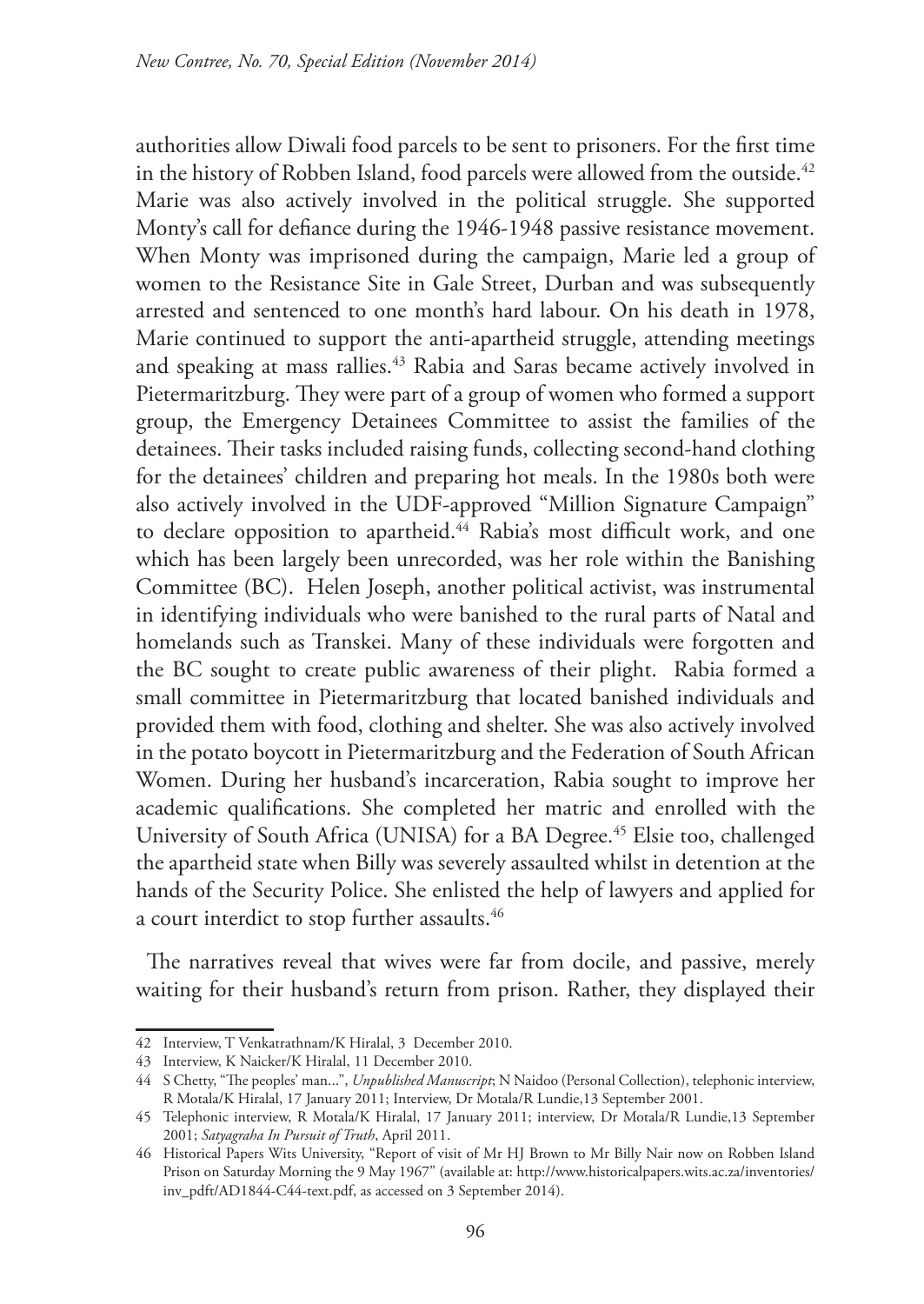own sense of agency, both personal and political. Their circumstances moulded their personal and political identities and in the process they emerged as more confident, determined and tenacious women. The wives served an important symbolic function: as stoic wives and "pillars of strength" exerting positive influence and as role models for their husbands. It was the women's resolve and the courage of their convictions that provided their spouses with the will and determination to survive in prison.

#### **Private and public "imprisonment"**

The everyday lives of the wives of political activists were highly regimented and rigidly controlled. Women lived in a perpetual state of "private and public 'imprisonment'". The incarceration, detention and banning of their spouses impacted on their marriages. Restrictions on one inevitably fell on the other and governed their personal lives as husband and wife. When Marie's friends visited her at home, she was forced to move her husband to another room until after her guests left. When they dined at a restaurant they could do so only with each other and not with friends. The monotony of their lives was broken by bi–weekly visits to the cinema. According to Marie, "At least this allows us a break in our life there are times we go to see films that we would never see under ordinary circumstances. But we have little choice...."47 When Monty's banning orders were lifted temporarily in 1973, he applied for passports for himself and Marie to visit family in Ireland. However, both were denied passports. An irate Monty stated, "I know of no reason why my wife should be denied her privileges unless of course she is paying the price for marrying me".48 In another interview he stated, "The tragedy of it all was that my wife Marie, who had not been banned was compelled all the same to suffer a life of restrictions because of the restrictions on me...."<sup>49</sup>

Terese also felt the impact of banning orders. In an interview in 1985 she said: "... he (Sonny) cannot answer a knock on the door ... that would mean he is receiving a guest. He cannot answer the telephone ... he doesn't exist. He could only see his doctor. When I used to get visitors, he had to adjourn. You never knew when they would pounce on you for breaking orders".<sup>50</sup> She

<sup>47</sup> *Drum*, June 1968.

<sup>48</sup> *Daily News*, 28 August 1973.

<sup>49</sup> *Drum*, June 1968

<sup>50</sup> Interview, T Venkatrathnam/K Hiaralal, 3 December 2010.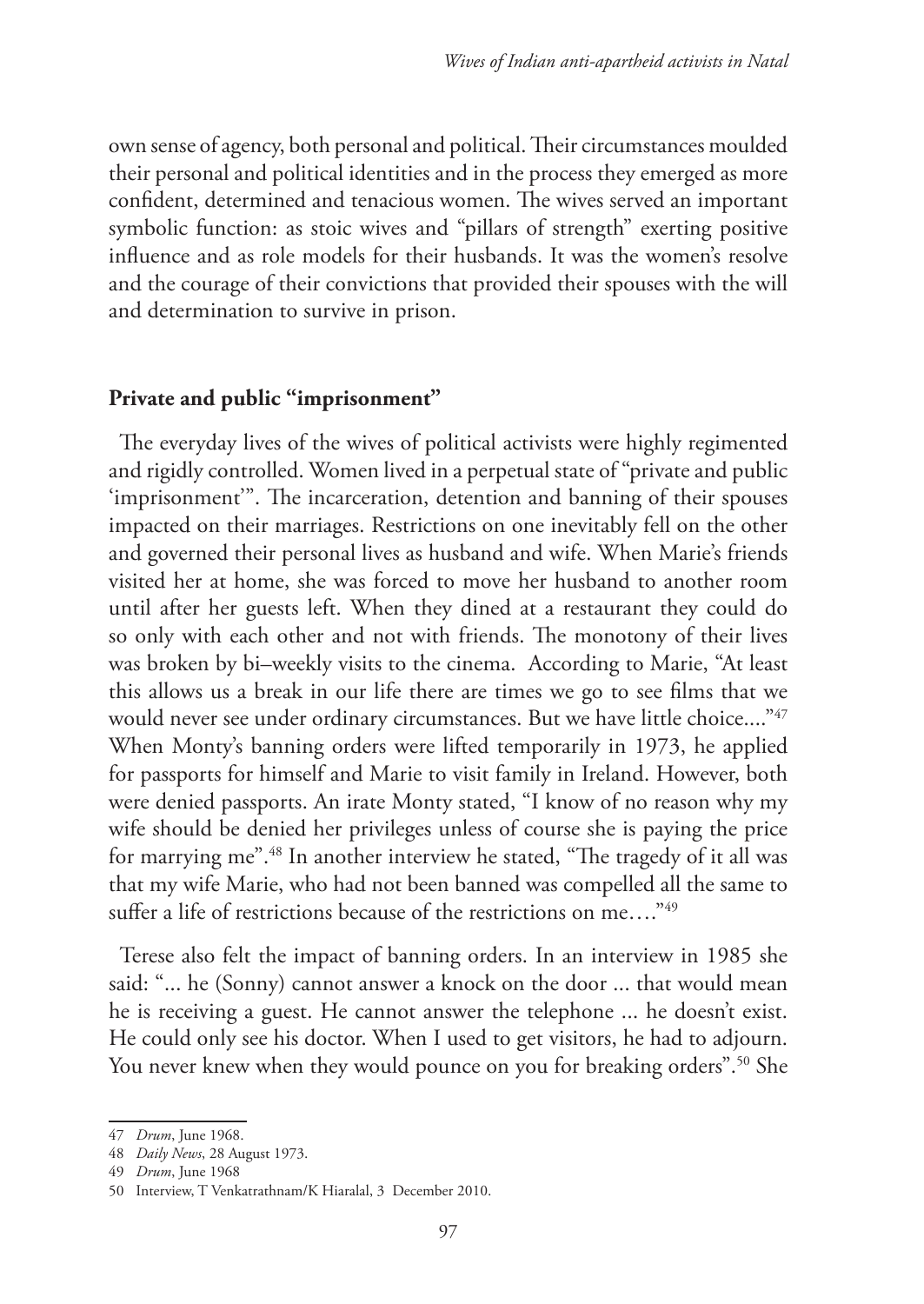added, "Over the years we were constantly harassed by the Special Branch and Sonny was placed under house arrest and banned for 5 years. We could not find employment and had to rely on the goodwill of family and friends…"51 Saras expressed similar sentiments, "This meant that if he was in my company, and my three children, he could be arrested. As a result I curtained my front entrance from wall to wall. Whenever there was a knock, my husband disappeared into the kitchen... Life became very tense, since his house arrest meant we were also under house arrest. Every weekend we remained at home while my brothers did the grocery and vegetable shopping". Elsie too, was often harassed by the security police and taken in for questioning on Billy's whereabouts and her home was raided on several occasions.

Constant police harassment, raids on the family home and police surveillance of their personal lives, not only stifled the wives' own mobility but also created a sense of abnormality in their daily lives. Terese stated, "During this period of detention the Special Branch monitored all my movements, the telephone was tapped, mail tampered with, friends were warned not to associate with me, the house was under 24 hour surveillance".52 The women lived in a perpetual state of anxiety and uncertainty as they did not know when their spouse would be captured and detained, the status of his health, whether he was alive or dead, or when the police raids would happen. In 1970 when Sonny was captured by the police, Terese had no idea how long he would be detained. The police refused to divulge any information as Sonny was detained under the Terrorism Act, that is, detention without trial. This was the most dangerous period for many prisoners, as they had no contact with anyone but their interrogators. Detainees' families were not given any details of their whereabouts. Terese recalls:

For the first 3 months of his detention, I did not see or hear from him. I thought he was killed by the Special Branch, because a number of people died in detention during this period. Fear did not come in to question – only anger.

Saras recalls her ordeal:<sup>53</sup>

There were many lonely nights when I used to sit up waiting for him, not knowing whether he was arrested or beaten up by the police. I was always tense and lived in fear not knowing who our real friends were.

<sup>51</sup> Interview, T Venkatrathnam/K Hiralal, 3 December 2010.

<sup>52</sup> Interview, T Venkatrathnam/K Hiralal, 3 December 2010.

<sup>53</sup> S Chetty, "The peoples' man...", *Unpublished Manuscript.*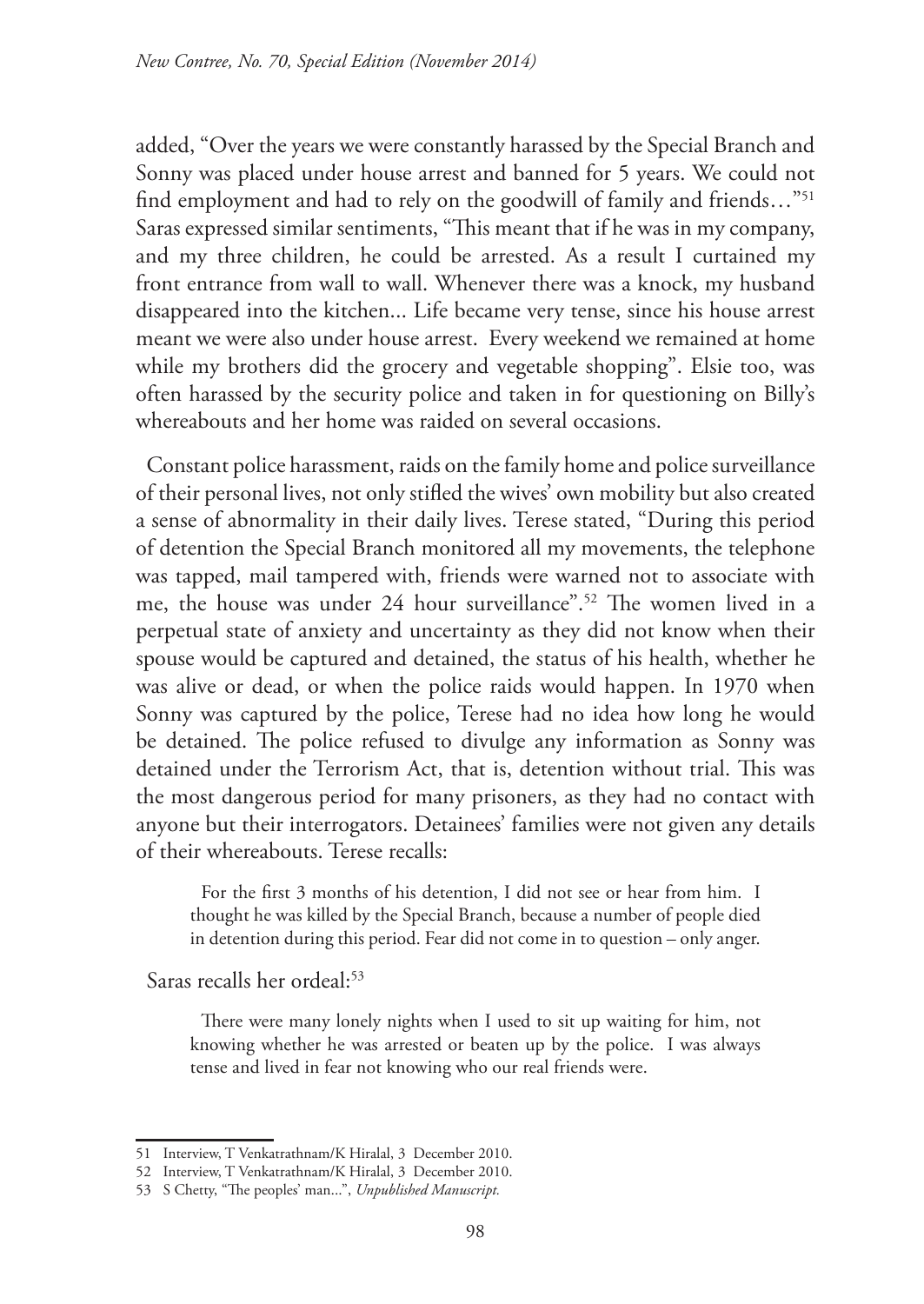Thus the wives perceived their everyday life as a continuum of their spouse's imprisonment. Whilst their spouses were imprisoned, in detention or served banning orders, the women's lives were inevitably and simultaneously regulated within the domestic and social sphere. Any attempt to create a normal family life for them and their children was impossible.

### **Social ostracism, stigmatisation and chronic loneliness**

All the women experienced "social ostracism and stigmatisation and suffered chronic loneliness". This had serious implications for their health and sense of well-being. Their spouses' constant banning orders and imprisonment meant that the women were on their own most of the time. Furthermore, relatives and close friends were afraid to associate with politically active families who were often stigmatised because of their political affiliation and activities. Giacaman and Johnson report that in some communities an absentee husband can "reconfigure women's social identity…change gender and family relations"; when "wives are ... placed under the authority of their in-laws' "increasing restrictions" are placed on women's "movements, dress, and freedoms by family and community".<sup>54</sup> Helen Codd adds that, "...while children may at times be viewed as 'innocent' and thus in need ... partners become stigmatised (to a greater degree) by their relationship with the inmate".55

Marie, Rabia, Saras, Terese and Elsie found that people were either intimidated or warned by the police not to associate with their families. This meant that many wives became single parents amidst financial difficulties. When Sonny was arrested in 1971, "... my whole world turned upside down. I couldn't understand why he was being detained ... what is going to happen to me and my two children; how will I cope; depression set in...".56 For Saras, her husband's imprisonment was a "nightmare". She explains, "People – family and friends – stayed away from us for fear of being arrested..." It was a stressful period in her life that gradually began to take a toll on her health. She

<sup>54</sup> R Giacaman and P Johnson, "Our life is prison...", *Journal of Middle East Women's Studies,* 9(3), Fall 2013, p. 71.

<sup>55</sup> J Breen, "Prisoners' families and the ripple effects of imprisonment", *Studies: An Irish Quarterly Review*, 97(385), Spring 2008, p. 62.

<sup>56</sup> *The Graphic*, 26 March 1971. Sonny was held under the Terrorism Act. According to Section 6 of the Act, no court could question the validity of any action, and no wife, no lawyer and no minister of religion could have access to a detainee. A person detained under this Act could thus simply vanish and no one could get any information as to his fate or whereabouts.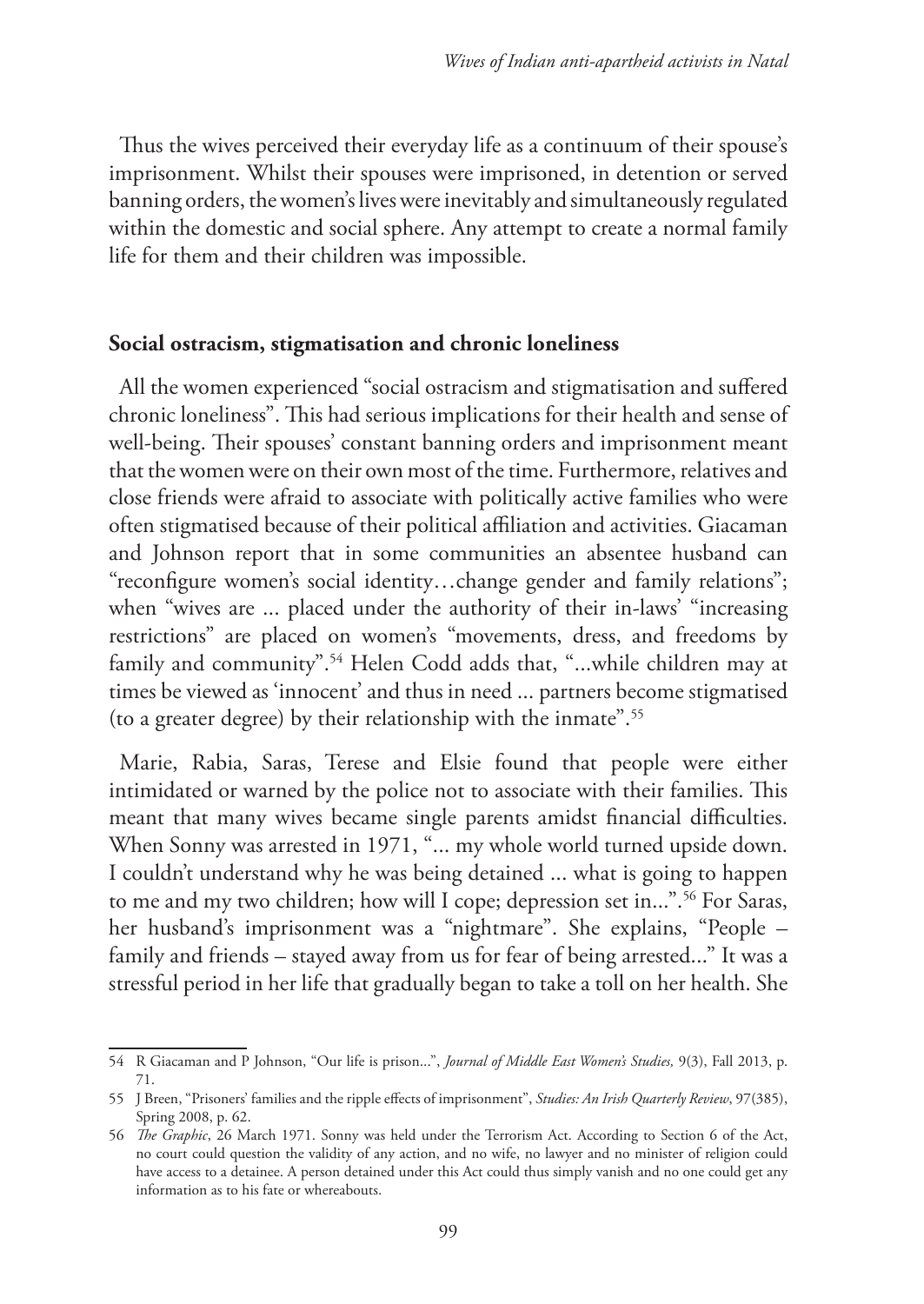suffered from chronic headaches.<sup>57</sup> When Chota was imprisoned in the 1950s and 1960s, Rabia's relationship with some relatives and friends deteriorated. Some people apologetically told her, "... we can't come and see you because we are so scared".58 Elsie experienced similar social ostracism but stated, "You don't blame them because you may get arrested for no reason at all".<sup>59</sup> Whilst the nature of banning orders, detention and imprisonment on Robben Island differed from spouse to spouse, all the wives experienced high levels of stress, anxiety, and social ostracism in the absence of their spouses. Their narratives also highlight how these women individually coped in trying to hold the family together. In many ways they tried to maintain sanity amidst an insane political environment.

#### **Domestic space acquiring a new political meaning**

The wives also allowed their homes to be centres for political work. The home or the "domestic space acquired a new political meaning". Stephen Legg has shown how, during the anticolonial struggle, women in Delhi "helped to politicise the home and assert agency ... transforming previous duties into new techniques of protest such as spinning, cooking, accommodating, clothing and singing".<sup>60</sup> According to Haasbroek, their homes became an "oasis for struggle associates",<sup>61</sup> a meeting place for political activists, refugees and prisoners. Important planning sessions were held to mobilise consumer boycotts, marches and rallies. The wives provided hot meals, shelter to escaped prisoners, refugees and unwavering moral support to their spouses and fellow comrades. For example, many political icons such as Nelson Mandela and Walter Sisulu frequented the home of Rabia Motala. During the late 1980s Rabia was involved in UDF structures and her home was the venue for many political meetings. For Saras her "first introduction to underground activity by the ...ANC" and being a political wife occurred when she was six months pregnant with her first child:<sup>62</sup>

<sup>57</sup> S Chetty, "The peoples' man...", *Unpublished Manuscript.*

<sup>58</sup> N Naidoo (Personal Collection), telephonic interview, R Motala/K Hiralal, 17 January 2011.

<sup>59</sup> South African History Online, "Elsie Nair".

<sup>60</sup> S Legg, "Gendered politics and nationalised homes: Women and the anti-colonial struggle in Delhi, 1930- 1947", *Gender, Place and Culture*, 10(1), 2003, p. 23.

<sup>61</sup> H Haasbroek, "An absolute pillar of strength for her husband and the struggle"..., *New Contree*, 65, December 2012, p. 100.

<sup>62</sup> S Chetty, "The peoples' man...", *Unpublished Manuscript.*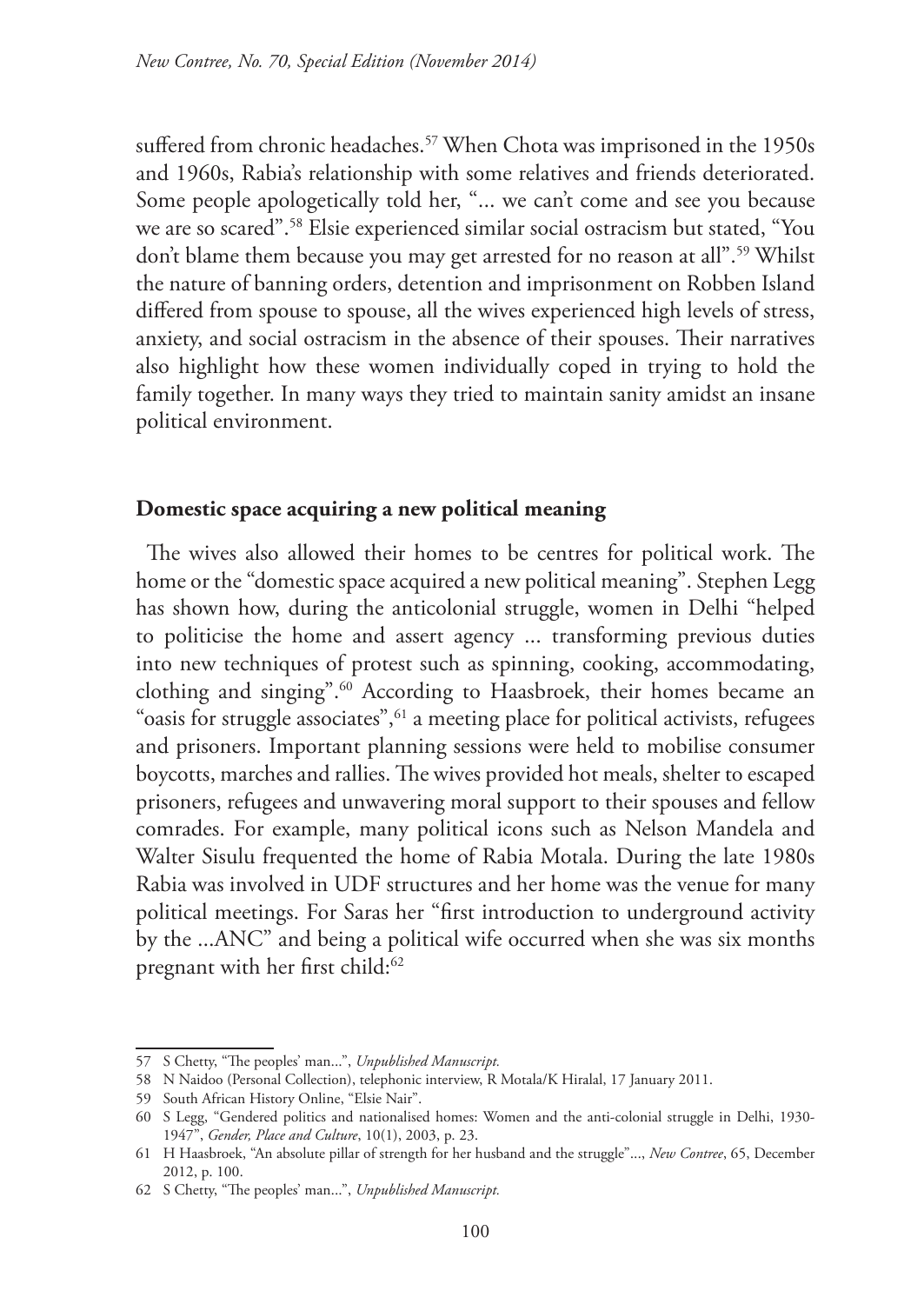My husband woke me up about 2 a.m. to prepare coffee for some comrades. About three, people arrived, dressed in army overcoats and balaclavas. I made the coffee while some of our comrades, who had arrived, chatted with our early morning visitors. At that time I paid no attention to them, little knowing that our visitors were the top African National Congress leaders; they were working underground, hiding from the security. Ted was most secretive about the movements of our comrades. Seeing the happiness and glow shining out of my husband's face, I vowed to stand by him in his struggle for freedom.

These narratives reveal the different ways in which the wives of political activists contributed to the anti-apartheid struggle as some of their activism operated behind the scenes. Some wives did not necessarily adopt conventional modes of resistance – public protests, a rally, marches, public meetings, speeches, slogans, banners, or picketing – but used their domestic space as a platform for activist work.

#### **Absentee husband**

Wives suffered from the "absentee husband syndrome" because their spouses spent much of their time working clandestinely in underground structures or in prison. This altered family dynamics in terms of changing gender roles and relations. It increased the wife's status and autonomy within the home and had multiple effects at all levels of family life.

Wives had to adopt multiple roles – mother, wife and father – and multitask in rearing a young family and finding employment. Marie, Terese, Saras, Elsie and Rabia had to deal with their husbands' long absences. Their spouses were the main breadwinners and their imprisonment meant the loss of a stable income and created a financial crisis. This placed wives in a very vulnerable and disadvantaged position. They were forced into employment, at times taking on two jobs, just to sustain the household and personal expenses such as rent, legal fees, food, clothing and the cost of prison visits. Terese found it challenging. When Sonny was detained in 1971, she was pregnant with her third child, and his detention led to the neglect of the family business, a butcher store, their sole livelihood. She could not rely on family and friends as they had "their own problems".63 In an interview with the *Daily News* in March 1971, she stated: "Who will look after my home,

<sup>63</sup> Interview, T Venkatrathnam/K Hiralal, 3 December 2010.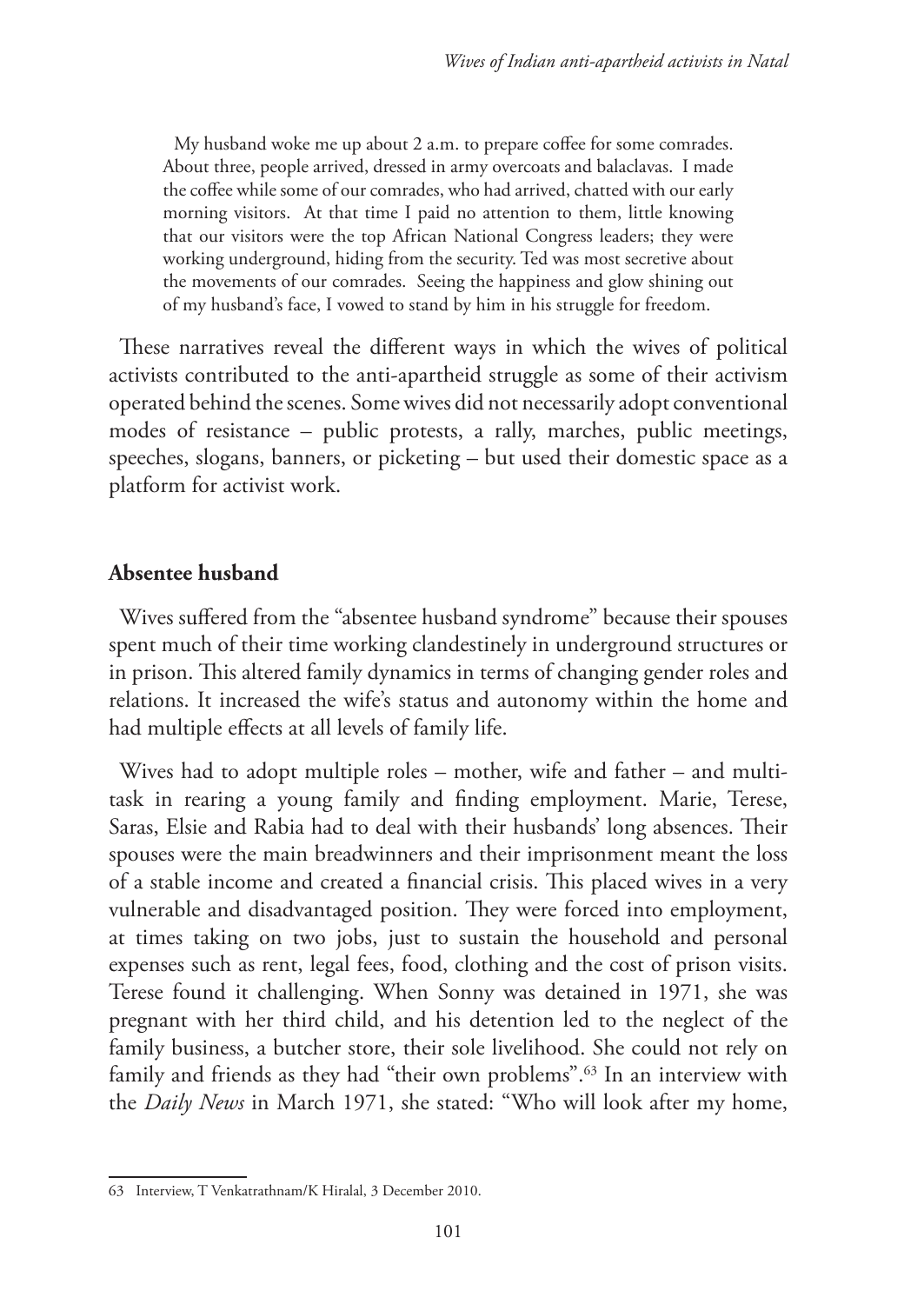my children and the butchery?"64 After giving birth to her third child, Nolan, she found employment with their family attorney, Navi Pillay. For Saras, Ted's detention and imprisonment was a real "nightmare", as she had a young family. Her parents and a few friends helped with rent money and groceries. She even contacted community organisations, like the Pretoria Red Cross for assistance with groceries, to support herself and her three children. She found her role as a young mother, wife and breadwinner increasingly difficult. Her children were robbed of a normal childhood as circumstances forced them to take on adult roles. She recalled:<sup>65</sup>

My three children grew up in a political environment. People - family and friends - stayed away from us for fear of being arrested. My children grew up without any pocket allowance. They helped me with household chores whilst I was teaching and spent their time in libraries. My daughter, Kamy, used to take care of her brother and sister. When she was six years old, in grade one, she used to take the flat key in her school blazer to St Anthony's School. Jessie used to be left at a crèche where Kamy used to collect her and then see to the cleaning of the flat until I came home from school. She used to learn to cook by putting the dholl (lentils) to boil on the stove. It was a full-time job for me - seeing to the preparation of meals, household chores, and then late at night doing my school preparation for the next day.

Elsie took on two jobs to sustain the family income. She worked during the day as a supervisor in a clothing factory and at night from 6pm to 11pm in a takeaway restaurant to save money to visit Billy annually on Robben Island. She also supplemented the family income with private work such as stitching clothing and wedding dresses. According to Billy, "You got not a cent while I was in…If it were not for the wife supplementing our rent and this, that the other, no we would not have been able to manage..."66 Elsie regularly sent Billy five pounds to buy cigarettes and sweets, the few luxuries he was allowed in prison.<sup>67</sup>

The task of raising a young family without a husband was perhaps the most challenging for Marie, Saras, Terese and Rabia. Wives became single parents, tasked with protecting and nurturing their children in a political environment. Children often witnessed raids at home and this was a traumatic experience for some. Kreesan Naicker, son of Monty and Marie Naicker, recalls that his mother was fiercely protective of her children during these challenging times.

<sup>64</sup> *Daily News,* 4 March 1971.

<sup>65</sup> S Chetty, "The peoples' man...", *Unpublished Manuscript.*

<sup>66</sup> Interview, B Nair/D Shongwe, 12 July 2002, p. 30.

<sup>67</sup> South African History Online, "Elsie Nair".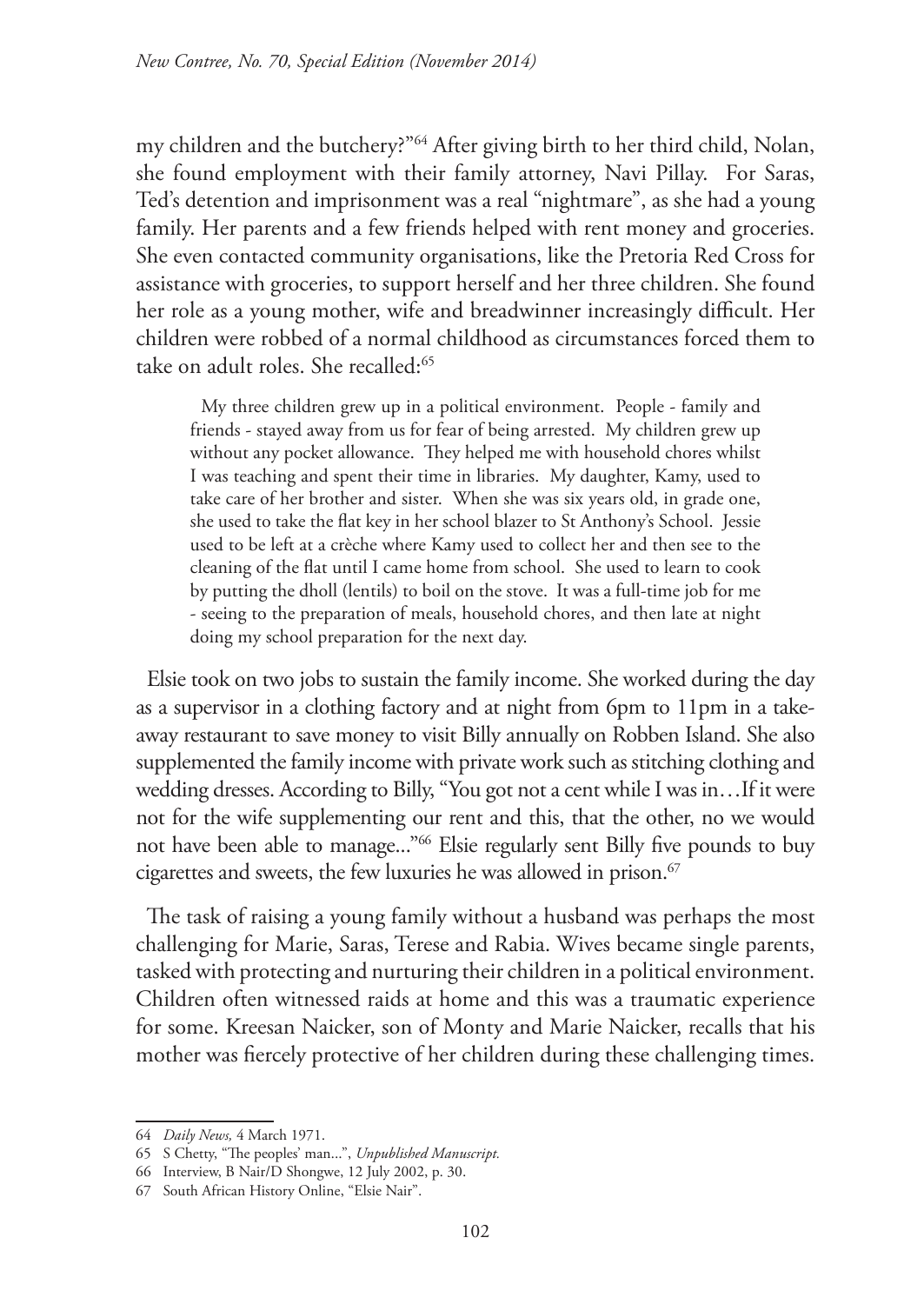He was only 13 years old when this incident occurred:<sup>68</sup>

She was upset ... but my mom protected me … I remember one time when they took him (Monty)... During the Treason Trial ... they (Special Branch) came about 4 o' clock in the morning ... and the first thing she did she came into my room ... and she held me ... because she did not want me to see what was happening ... they came to our house ... to my bedroom ... looking for documents…

Terese describes the emotional toll on her and the children:<sup>69</sup>

She (Zinaida) is not well and is pining for her father. She wants to know where her daddy has gone to. She refuses to eat or play... How can I possibly explain to her about her father's whereabouts? The sight of her daddy's clothes is enough to send her into fitful cries for him. It is becoming too much for me.

When Ted was released from prison on 18 September 1960, Saras describes the reaction of her two young children when they saw their father for the first  $time:70$ 

My son was about three years old and my daughter six months when they saw their dad and screamed in fright at the sight of his face which was covered with his moustache and beard. My son, Vijay, who was dressed in a green corduroy bib pants and a red shirt (second hand), burst out crying when he was hugged and kissed by his Dad. It took time to convince him that the bearded man was really his Dad.

#### **Prison visits**

Prison visits to Robben Island in Cape Town or to prison cells were emotionally draining and traumatic experiences for the wives. They share similar trajectories of pain, humiliation, agony and hardships experienced by families of Palestinian prisoners in Israeli jails. McEnvoy and Giacaman and Johnson have shown that it was not the "centrality of the visit" or the "financial and emotional costs" but the process of acquiring permits, "fear of obstacles at checkpoints", and the "humiliating search at prisons",71 that "pervades the daily lives of women of political prisoners".72 It was an "ordeal

<sup>68</sup> Interview, K Naicker/K Hiralal, 11 December 2010.

<sup>69</sup> *Daily News,* 4 March 1971.

<sup>70</sup> S Chetty, "The peoples' man...", *Unpublished Manuscript.*

<sup>71</sup> R Giacaman and P Johnson, "Our life is prison...", *Journal of Middle East Women's Studies,* 9(3), Fall 2013, p. 61.

<sup>72</sup> R Giacaman and P Johnson, "Our life is prison...", *Journal of Middle East Women's Studies,* 9(3), Fall 2013, p. 62.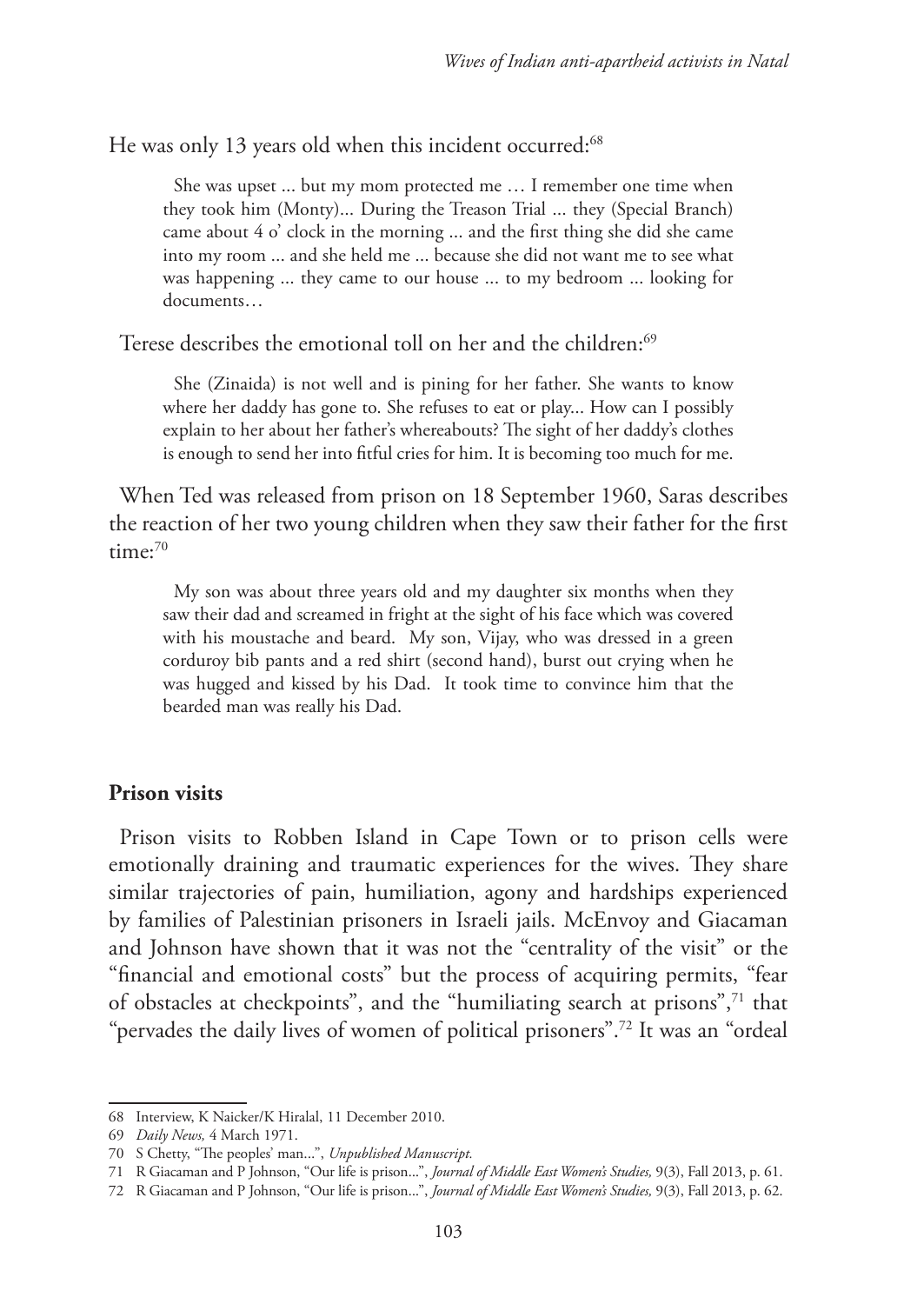that structured and haunted daily life".73 The narratives in this study reveal that wives had to painstakingly manoeuvre around an iron-clad bureaucratic regime to process permits seeking special permission from the state to visit their spouses. Visits were both costly and painful. Preparations for the visit involved weeks of planning. Funds had to be raised and the children had to be left in the care of family and friends. Moreover, the treatment meted out to the families of political prisoners did little to alleviate the wives' stress. When Sonny was imprisoned on Robben Island, Terese would make two to three visits a year, finances permitting. She was allowed to visit him for only 30 minutes a month. She would fly to Cape Town and had to make a formal application for a visiting permit two months in advance. She would then board a ferry to Robben Island. The children were left in the care of an "ayah" (grandmother) who was Terese's companion and confidant during those lonely days and nights. Terese recalls these years:<sup>74</sup>

Visits to Robben Island were very traumatic. We (that is the wives of various prisoners) were not allowed to sit on the top deck of the ferry because this was reserved for the warders and their families. We were herded down very steep steps into the hold which was filthy and stinky. This made us violently sick. I had many arguments with the warders who threatened to lock me up for refusing to comply with the rules and arguing with them. Eventually they relented and I was warned not to be so troublesome….

Terese's experience not only highlights her "traumatic" experience but the humiliation and indignity that the families of political prisoners endured. Her treatment by prison officials shows the inhumane nature of apartheid security personnel in violating her basic human rights and dignity. For Saras, visiting her husband in prison was stressful. She recalls when he was in Modderbee prison in Johannesburg:75

 I shall never forget the stress I went through to visit my husband… On my first visit I was given a lift by a comrade's wife from Durban, it was about eleven p.m. at night… It was bitterly cold as I struggled to keep myself warm. When we reached the prison we were told to get a visiting permit from Springs. There were other wives and families who were stranded without transport; we offered a lift to a few. ... At Modderbee I deposited some money into my husband's account, and a parcel of warm clothes. I was overjoyed to see him, although he was behind a thick glass window, we had to converse via a telephone. It was agony not touching him.

<sup>73</sup> R Giacaman and P Johnson, "Our life is prison...", *Journal of Middle East Women's Studies,* 9(3), Fall 2013, p. 62.

<sup>74</sup> Interview, T Venkatrathnam/K Hiralal, 3 December 2010.

<sup>75</sup> S Chetty, "The peoples' man...", *Unpublished Manuscript.*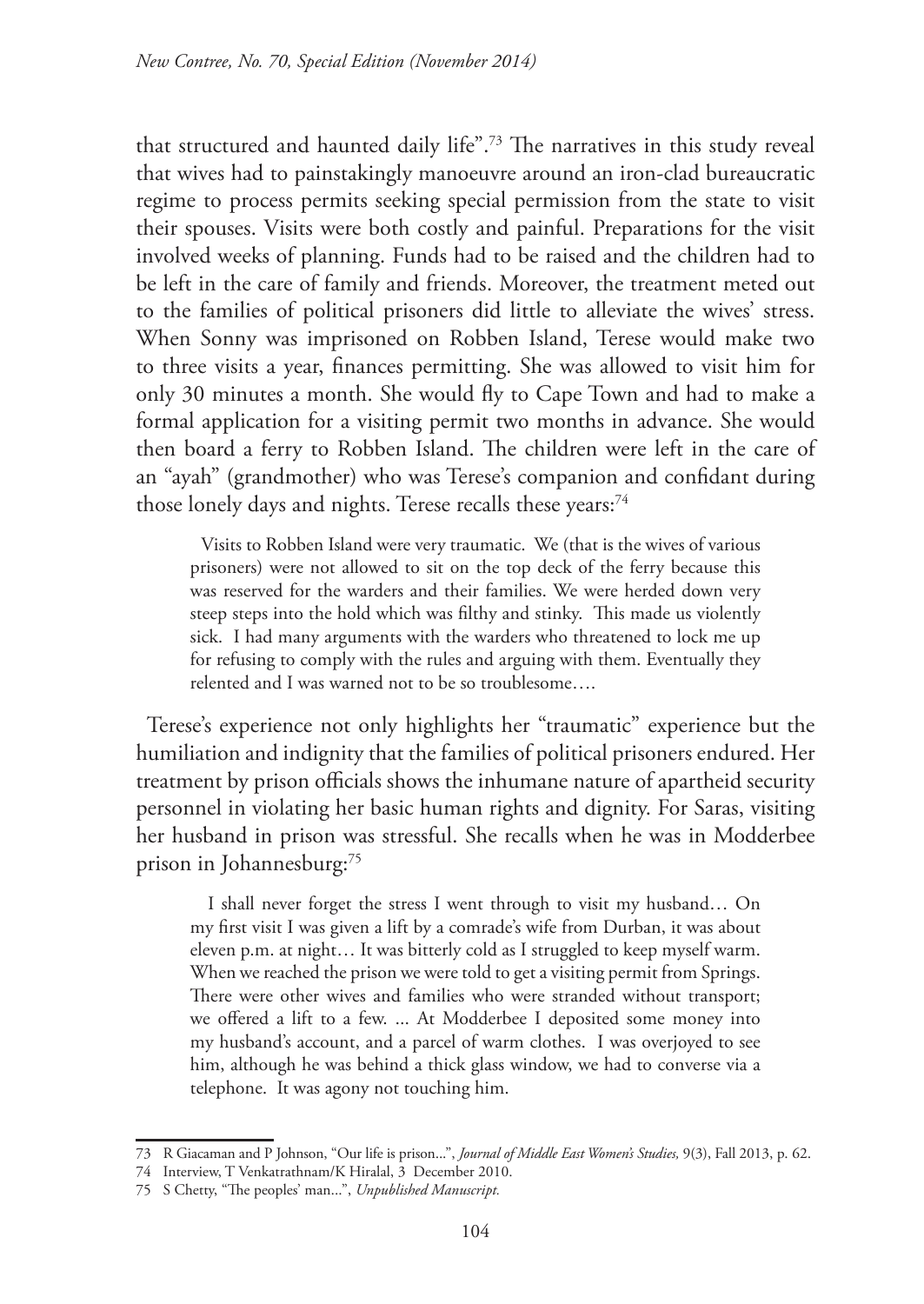Elsie too, saved money and visited Billy each year. She recalls that the prison authorities were "strict. There were gates, you'll find them all lined up, you can't talk to them, you can just say 'hello, how is everything?' but no shaking hands, nothing...We didn't worry about it because at least you're seeing the person you married".76

The narratives highlight the bittersweet nature of prison visits, with wives expressing both pain and happiness. Terese, Saras, and Elsie's experiences also highlight the securitisation procedures of prison visits: barbed wires, huge gates, restrictions on communicating freely, telephonic communication, the constant presence of security officials and limits on public displays of affection. Thus women became captives within the prison surroundings. For Elsie, there was "no shaking hands, nothing…"77 for Saras, it was "agony not touching him (Ted)".78 Wives were forced to endure this form of humiliation, and violations of their dignity and basic human rights. However, they were willing to make these sacrifices because they had no other choice: Endure humiliation or no visit.

# **Conclusion**

In many ways the wives of political activists were the political "widows" of the anti-apartheid struggle given the long absences of their spouses in their fight for a free and democratic South Africa. The wives bore the brunt of the struggle: held families together amidst an absentee husband, developed personal and political agency and endured social ostracism and stigmatisation. They should thus be seen as the survivors, the active agents and "pillars of strength" to the nationalistic discourse on the liberation struggle. At Elsie Nair's funeral in 2011, fellow comrade, Ebrahim Ismail Ebrahim, paid tribute capturing the essence of the stoic support wives gave their spouses: "She never gave up on Muna (Billy Nair) despite his many years in jail, detention in the underground... She and hundreds of other wives and partners of political activists and leaders are the unsung heroines of the struggle. They supported their husbands even when the situation looked bleak".79 The wives' narratives in this study highlight how women negotiated both the personal and public

<sup>76</sup> South African History Online, "Elsie Nair".

<sup>77</sup> South African History Online, "Elsie Nair".

<sup>78</sup> S Chetty, "The peoples' man...", *Unpublished Manuscript.*

<sup>79</sup> S Govender, "Elsie Nair", The Subry Govender Column, 18 February 2011 (available at: http://subrygovender. blogspot.com/2011/02/elsie-nair.html, as accessed on 4 September 2014).